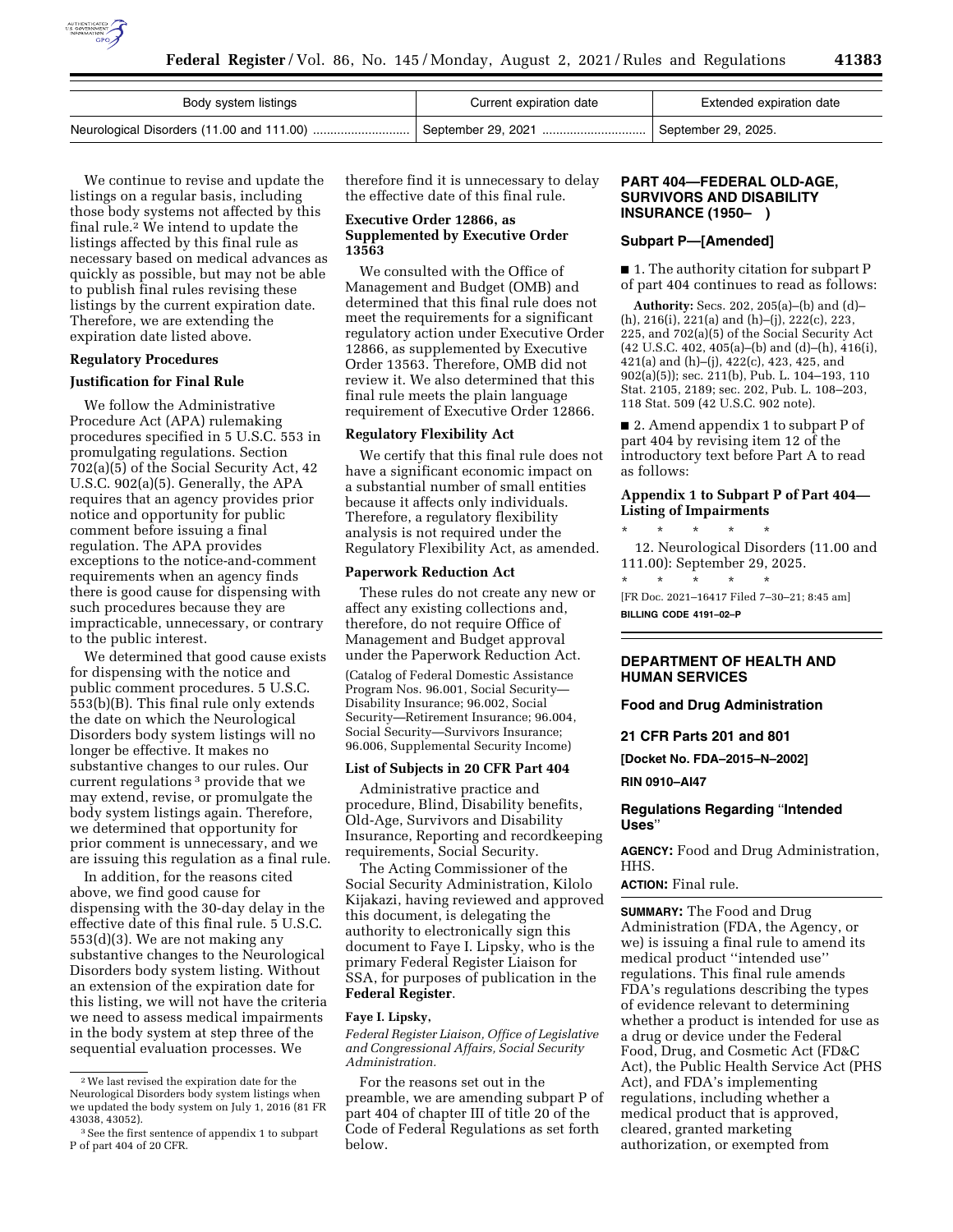premarket notification is intended for a new use. This action also withdraws and replaces the portions of a final rule issued on January 9, 2017, that never became effective.

**DATES:** This rule is effective September 1, 2021.

**ADDRESSES:** For access to the docket to read background documents or comments received, go to *[https://](https://www.regulations.gov) [www.regulations.gov](https://www.regulations.gov)* and insert the docket number found in brackets in the heading of this final rule into the ''Search'' box and follow the prompts, and/or go to the Dockets Management Staff, 5630 Fishers Lane, Rm. 1061, Rockville, MD 20852, 240–402–7500.

#### **FOR FURTHER INFORMATION CONTACT:**

Kelley Nduom, Center for Drug Evaluation and Research, Food and Drug Administration, 10903 New Hampshire Ave., Silver Spring, MD 20993–0002, 301–796–5400, *[kelley.nduom@fda.hhs.gov.](mailto:kelley.nduom@fda.hhs.gov)* 

#### **SUPPLEMENTARY INFORMATION:**

#### **Table of Contents**

- I. Executive Summary
	- A. Purpose of the Final Rule
	- B. Summary of the Major Provisions of the
	- Final Rule
	- C. Legal Authority
- D. Costs and Benefits
- II. Meaning of Certain Terms in This Preamble
- III. Background
- A. Introduction and History of This Rulemaking
- B. Summary of Comments to the Proposed Rule
- IV. Legal Authority
- V. Comments on the Proposed Rule and FDA Responses
	- A. Introduction
	- B. Comments and Responses Regarding Statutory and Regulatory Authority
	- C. Comments and Responses Regarding the Design or Composition of an Article
	- D. Comments and Responses Regarding the First Amendment
	- E. Comments and Responses Regarding the Fifth Amendment
	- F. Comments and Responses Regarding Definitions
	- G. Comments and Responses Regarding ''Safe Harbors''
	- H. Comments and Responses Regarding Examples
	- I. Comments on Codified Text and FDA Responses
	- Comments Recommending That FDA Expand the Scope of This Rulemaking

#### VI. Effective Date

- VII. Economic Analysis of Impacts
- A. Introduction and Summary B. Final Economic Analysis of Impacts
- C. Final Small Entity Analysis
- VIII. Analysis of Environmental Impact
- IX. Paperwork Reduction Act of 1995 X. Federalism
- XI. Consultation and Coordination With Indian Tribal Governments XII. References

### **I. Executive Summary**

#### *A. Purpose of the Final Rule*

FDA is taking this action to amend its existing regulations (§§ 201.128 and 801.4 (21 CFR 201.128 and 801.4)) describing the types of evidence relevant to determining a product's intended uses under the FD&C Act, the PHS Act, and FDA's implementing regulations. The amended regulations better reflect the Agency's current practices in evaluating whether a product is intended for use as a drug or device, including whether a medical product that is approved, cleared, granted marketing authorization, or exempted from premarket notification is intended for a new use. This action withdraws the portions of the final rule issued on January 9, 2017 (82 FR 2193), that never became effective, and it finalizes amendments to the intended use regulations for medical products that provide more clarity and direction to regulated industry and other stakeholders regarding the types of evidence relevant to determining a product's intended uses.

#### *B. Summary of the Major Provisions of the Final Rule*

FDA is finalizing amendments to its intended use regulations for medical products (§§ 201.128 and 801.4) to better reflect the Agency's current practices in evaluating whether a product is intended for use as a drug or device, including whether a medical product that is approved, cleared, granted marketing authorization, or exempted from premarket notification is intended for a new use.

Several comments on the proposed rule raised legal concerns. Some commenters argued that FDA should construe its statutory and regulatory authorities more narrowly, and some asserted that the proposed rule violates

the First and Fifth Amendments. These and similar arguments have been raised in comments received during earlier stages of this rulemaking as well as in other rulemaking proceedings, petitions, and litigation involving intended use issues. A number of other comments raised questions about the rule's applicability to certain medical devices, such as devices that are exempt from premarket notification (510(k)) requirements. These comments also criticized the inclusion of language in the regulation clarifying that the design or composition of an article may be relevant to determining its intended use.

The final rule remains largely unchanged from the proposed rule. In response to comments received, we have modified the codified language of the intended use regulation for medical devices to clarify its applicability to devices that are approved, cleared, granted marketing authorization, or exempted from premarket notification. That is the only change from the codified language in the proposed rule.

#### *C. Legal Authority*

Among the provisions that provide authority for this final rule are sections 201, 403(r), 503(g), and 701(a) of the FD&C Act (21 U.S.C. 321, 343(r), 353(g), 371(a)); section 5(b)(3) of the Orphan Drug Act (21 U.S.C. 360ee(b)(3)); and sections 215, 301, 351(i) and (j), and 361 of the PHS Act (42 U.S.C. 216, 241, 262(i) and (j), and 264).

#### *D. Costs and Benefits*

The benefit of this final rule is the added clarity and certainty for firms and stakeholders regarding the evidence relevant to establishing whether a product is intended for use as a drug or device, including whether a medical product that is approved, cleared, granted marketing authorization, or exempted from premarket notification is intended for a new use. We do not have evidence that the final rule will impose costs on currently marketed products.

#### **II. Meaning of Certain Terms in This Preamble**

As used in this rulemaking, the following terms have the meanings noted below.

| Term                                                                                                                        | Meaning                                                                                                                                                                                                                                                     |
|-----------------------------------------------------------------------------------------------------------------------------|-------------------------------------------------------------------------------------------------------------------------------------------------------------------------------------------------------------------------------------------------------------|
| A medical product that is approved, cleared, granted marketing author-<br>ization, or exempted from premarket notification. | This term refers to a medical product that may be legally introduced<br>into interstate commerce for at least one use under the FD&C Act or<br>the PHS Act as a result of having satisfied applicable premarket stat-<br>utory and regulatory requirements. |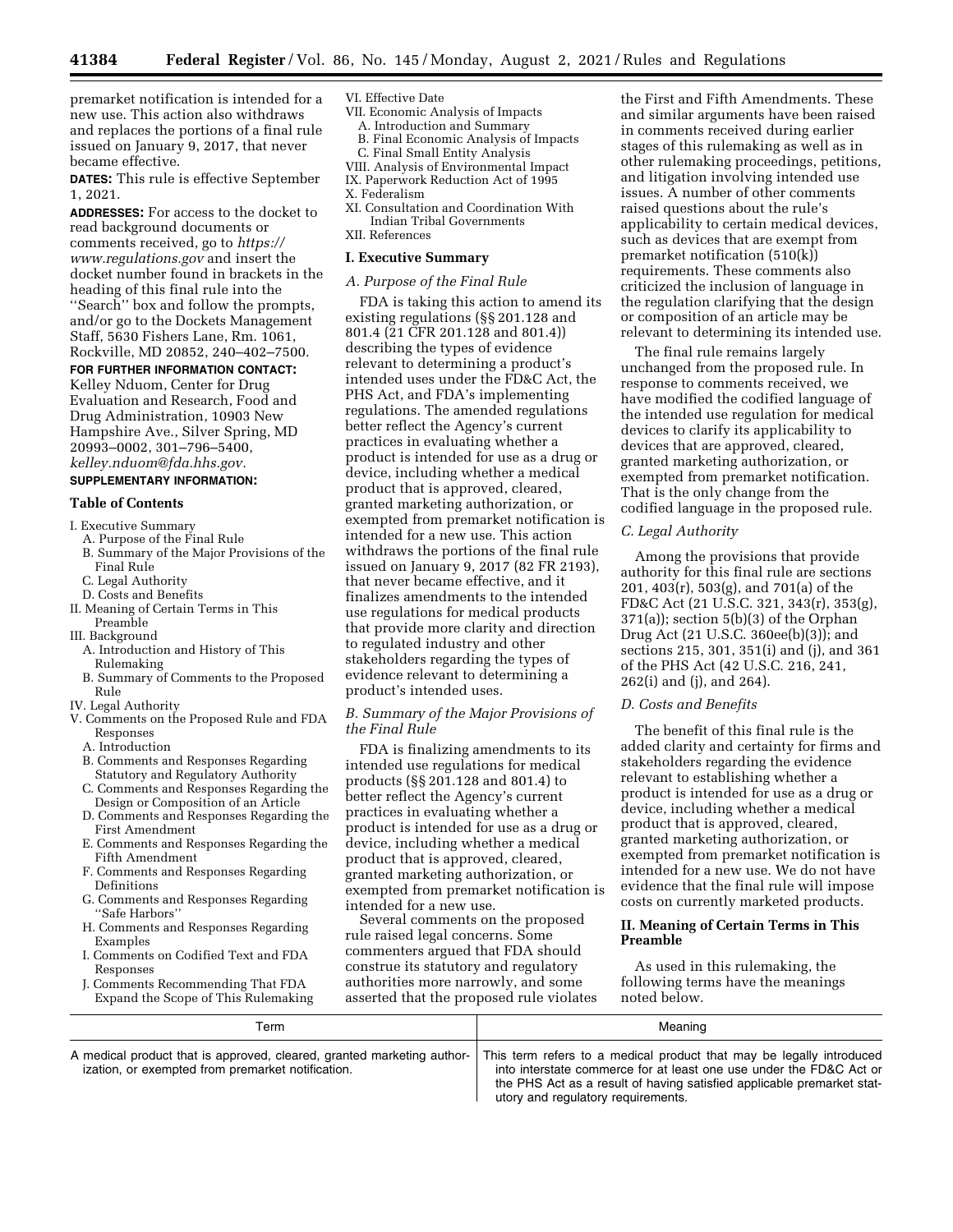| Term                                                                                                                                          | Meaning                                                                                                                                                                                                                                                                                                                                                                                                                                                                                                                              |
|-----------------------------------------------------------------------------------------------------------------------------------------------|--------------------------------------------------------------------------------------------------------------------------------------------------------------------------------------------------------------------------------------------------------------------------------------------------------------------------------------------------------------------------------------------------------------------------------------------------------------------------------------------------------------------------------------|
| A medical use that is approved, cleared, granted marketing authoriza-<br>tion, or exempted from premarket notification.                       | This term refers to an intended use included in the required labeling for<br>an FDA-approved medical product, an intended use included in the<br>indications for use statement for a device cleared or granted mar-<br>keting authorization by FDA, or an intended use of a device that falls<br>within an exemption from premarket notification.                                                                                                                                                                                    |
|                                                                                                                                               | This term refers to manufacturers, packers, and distributors of FDA-<br>regulated products and all their representatives, including both indi-<br>viduals and corporate entities.                                                                                                                                                                                                                                                                                                                                                    |
|                                                                                                                                               | This term refers to individuals such as physicians, veterinarians, den-<br>tists, physician assistants, nurse practitioners, pharmacists, or reg-<br>istered nurses who are licensed or otherwise authorized by the State<br>to prescribe, order, administer, or use medical products in a profes-<br>sional capacity.                                                                                                                                                                                                               |
|                                                                                                                                               | This term refers to drugs and devices, including human biological prod-<br>ucts.                                                                                                                                                                                                                                                                                                                                                                                                                                                     |
|                                                                                                                                               | This term refers to medical products that are not approved, cleared,<br>granted marketing authorization, or exempted from premarket notifi-<br>cation (as that phrase is described above) by FDA for any medical<br>use, and which must be approved, cleared, granted marketing au-<br>thorization, or exempted from premarket notification to be legally<br>marketed for such use. This term also includes products that are<br>marketed for non-medical uses, such as dietary supplements, con-<br>ventional foods, and cosmetics. |
| Unapproved use of a medical product that is approved, cleared, grant-<br>ed marketing authorization, or exempted from premarket notification. | This term refers to an intended use that is not included in the required<br>labeling of an FDA-approved medical product, an intended use that<br>is not included in the indications for use statement for a device<br>cleared or granted marketing authorization by FDA, or an intended<br>use of a device that does not fall within an exemption from pre-<br>market notification.                                                                                                                                                  |

#### **III. Background**

#### *A. Introduction and History of This Rulemaking*

The Agency issued a proposed rule in 2015 and a final rule in 2017 revising the language of its medical product intended use regulations, with the intent to conform them to the Agency's current practice in applying the regulations (see final rule, ''Clarification of When Products Made or Derived From Tobacco Are Regulated as Drugs, Devices, or Combination Products; Amendments to Regulations Regarding 'Intended Uses''' (82 FR 2193, January 9, 2017)). These amendments did not reflect a change in FDA's approach regarding types of evidence of intended use for drugs and devices. However, after receiving a petition that requested the Agency reconsider these amendments, FDA delayed the effective date of the 2017 final rule and reopened the docket to invite public comment. A number of comments submitted during the reopening raised questions and, on March 16, 2018 (83 FR 11639), FDA delayed the effective date of the intended use amendments until further notice to allow further consideration of the substantive issues raised in the comments received. After considering the issues raised in the petition and comments submitted during the reopening, FDA issued a notice of proposed rulemaking in September 2020 (85 FR 59718, September 23, 2020, the ''NPRM'') to withdraw the portions of the final rule issued on January 9, 2017, that never became effective and to propose a new rule to provide more clarity regarding the types of evidence that are relevant in determining a product's intended uses.

#### *B. Summary of Comments to the Proposed Rule*

Approximately 15 comments on the proposed rule were submitted to the docket. These comments were submitted by various industry trade organizations, consumer advocacy groups, and individuals. Several comments raised legal concerns with the proposed rule, including arguments to the effect that the rule violates the First and Fifth Amendments. Other comments raised questions and concerns about the rule's applicability to certain medical devices, such as devices that are 510(k)-exempt. These comments also generally objected to the inclusion of language in the regulation clarifying that the design or composition of an article may be relevant to determining its intended use.

#### **IV. Legal Authority**

Among the statutory provisions that provide authority for this final rule are sections 201, 403(r), 503(g), and 701(a) of the FD&C Act, section 5(b)(3) of the Orphan Drug Act, and section 351(i) of

the PHS Act. Section 201 of the FD&C Act defines "drug" (subsection (g)(1)), ''device'' (subsection (h)), ''food'' (subsection (f)), ''dietary supplement'' (subsection (ff)), ''cosmetic'' (subsection (i)), and ''tobacco product'' (subsection  $(rr)(1)$ ; section 5(b)(3) of the Orphan Drug Act defines ''medical food''; and section 503(g)(1) of the FD&C Act provides that combination products are those ''that constitute a combination of a drug, device, or biological product.'' Section 351(i) of the PHS Act defines ''biological products'', and section 351(j) of the PHS Act provides that the requirements of the FD&C Act apply to biological products. Section 403(r) of the FD&C Act establishes the requirements under which certain labeling claims about uses of conventional foods and dietary supplements to reduce the risk of a disease or affect the structure or function of the human body are not evidence of intended use as a drug. Under section 701(a) of the FD&C Act, FDA has authority to issue regulations for the efficient enforcement of the FD&C Act. FDA regulates the manufacture, sale, and distribution of drugs, devices, combination products, tobacco products, foods (including dietary supplements), and cosmetics under the authority of the FD&C Act.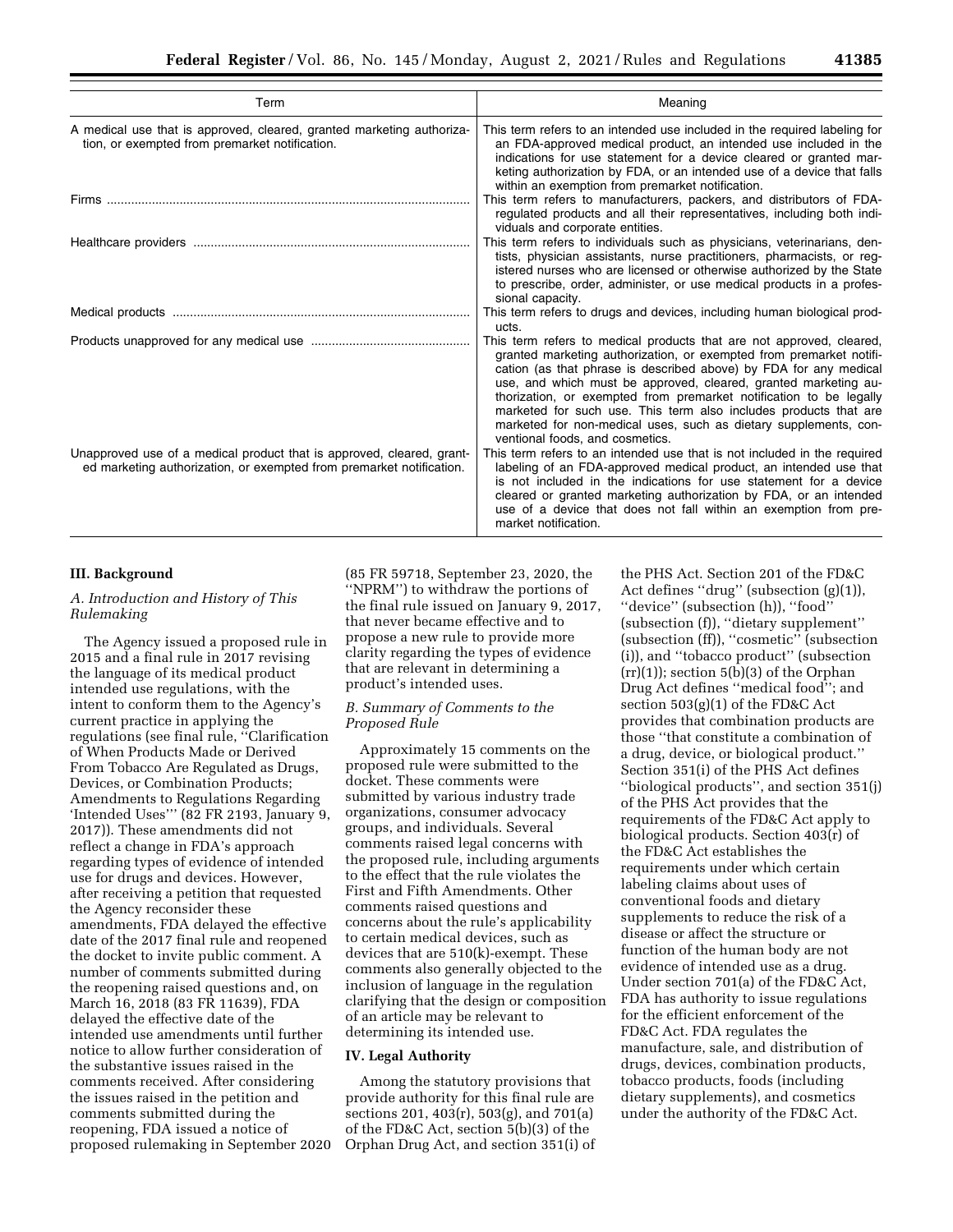#### **V. Comments on the Proposed Rule and FDA Responses**

#### *A. Introduction*

We received approximately 15 comment submissions on the proposed rule by the close of the comment period, each containing one or more comments on one or more issues. We describe and respond to the comments in sections B through J of this section. We have numbered each comment to help distinguish between different comments. We have grouped similar comments together under the same number, and, in some cases, we have separated different issues discussed in the same comment and designated them as distinct comments for purposes of our responses. The number assigned to each comment or comment topic is purely for organizational purposes and does not signify the comment's value or importance or the order in which comments were received.

In addition to the comments specific to this rulemaking that we address in the following paragraphs, we received several general comments expressing support for or opposition to the rule. These comments express broad policy views and do not address specific points related to this rulemaking. Therefore, these general comments do not require a response. To the extent that comments expressing opposition to the rule requested that we refrain from finalizing the rule, we decline to do so. In general, comments outside the scope of this rulemaking have not been addressed here. Summaries of the remaining comments, as well as FDA's responses, are included in this document.

#### *B. Comments and Responses Regarding Statutory and Regulatory Authority*

(Comment 1) One comment asserted that under the relevant statutes, legislative history, and case law, evidence of intended use is limited to promotional claims that have been made in the marketplace. The comment argued that the NPRM was wrong in stating that evidence of intended use can be derived from ''any relevant source,'' including ''circumstances surrounding distribution.'' Other comments also encouraged the Agency to focus primarily or only on promotional claims.

(Response) We disagree. Nothing in the statute requires the narrow scope that the comment suggested. Although the first comment mentioned above loosely refers to the statutory and regulatory regime as support for its preferred interpretation, it does not cite any statutory language that dictates an

exclusively claims-based approach to intended use. As four justices of the Supreme Court recognized in rejecting the argument that the statute limits evidence of intended use to promotional claims: ''The [FD&C Act] . . . does not use the word 'claimed'; it uses the word 'intended' '' (*FDA* v. *Brown & Williamson Tobacco Corp.,* 529 U.S. 120, 170 (2000) (dissenting opinion) (the majority declined to resolve the issue, *id.* at 131–32)). The fact that intended use can be established through promotional claims does not preclude the possibility that other evidence may be relevant as well.

Nor does the comment cite any legislative history that supports an exclusively claims-based approach to intended use. Indeed, the legislative history supports reliance on evidence of use by healthcare practitioners and consumers as relevant to intended use. The House Report on the Medical Device Amendments of 1976 states that ''[t]he Secretary may consider . . . use of a product in determining whether or not it is a device'' (see H.R. Rep. 853, 94th Cong., 2d Sess. 14 (1976), reprinted in An Analytical Legislative History of the Medical Device Amendments of 1976, Appendix III (Daniel F. O'Keefe, Jr. and Robert A. Spiegel, eds. 1976)). Similarly, the legislative history of the 1938 Act states expressly that ''the use to which the product is to be put will determine the category into which it will fall'' (see S. Rep. No. 361, 74th Cong., 1st Sess. 4 (1935), reprinted in 3 Legislative History 660, 663).

Nor does the language of the existing regulation support the commenter's position. ''[N]owhere does the regulation state that'' evidence of intended use is limited to statements or claims ''published to the marketplace'' (see *United States* v. *Vascular Solutions, Inc.,* 181 F. Supp. 3d 342, 347 (W.D. Tex. 2016)). Indeed, the existing regulations specifically state that evidence of intended use includes ''circumstances surrounding the distribution of the article'' and ''circumstances that the article . . . is offered or used for a purpose for which it is neither labeled or advertised.'' This language was included when the regulation was first codified in 1952 (see 17 FR 6818, 6820 (1952) (Ref. 1)).

Furthermore, the case law does not resolve the matter in favor of the position advanced by the commenter. Courts have repeatedly held that intended use is determined by looking to any relevant evidence, including statements and circumstances surrounding the manufacture and distribution of a medical product (see, *e.g., United States* v. *Article of 216* 

*Cartoned Bottles,* ''*Sudden Change,*'' 409 F.2d 734, 739 (2d Cir. 1969) (''It is well settled that the intended use of a product may be determined from its label, accompanying labeling, promotional material, advertising and any other relevant source.'') (citations omitted); *V.E. Irons, Inc.* v. *United States,* 244 F.2d 34, 44 (1st Cir. 1957) (observing that a court is ''free to look to all relevant sources in order to ascertain what is the 'intended use' of a drug'')). As explained by one court: ''Whether a product's intended use makes it a device depends, in part, on the manufacturer's objective intent in promoting and selling the product. All of the circumstances surrounding the promotion and sale of the product constitute the 'intent'. It is not enough for the manufacturer to merely say that he or she did not 'intend' to sell a particular product as a device. Rather, the actual circumstances surrounding the product's sale, such as the identi[t]y of actual customers and their use of the product and labeling claims, determine the 'intended' use of the product as a device under the Act'' (*United States* v. *789 Cases, More or Less, of Latex Surgeons' Gloves,* 799 F. Supp. 1275, 1285 (D. Puerto Rico 1992) (internal citations omitted)).

Courts have rejected the commenter's proposition that evidence of intended use is limited to a manufacturer's public claims concerning a device or drug (see *Nat'l Nutritional Foods Ass'n* v. *Matthews,* 557 F.2d 325, 334 (2d Cir. 1977) (''In determining whether an article is a 'drug' because of an intended therapeutic use, the FDA is not bound by the manufacturer's subjective claims of intent but can find actual therapeutic intent on the basis of objective evidence. Such intent also may be derived or inferred from labeling, promotional material, advertising, and any other relevant source.'') (internal citation and quotations omitted); *United States* v. *Travia,* 180 F. Supp. 2d 115, 119 (D.D.C. 2001) (''Labeling is not exclusive evidence of the sellers' intent. Rather,

. . . 'it is well established that the intended use of a product, within the meaning of the [FD&C Act], is determined from its label, accompanying labeling, promotional claims, advertising, and any other relevant source' . . . even consumer intent could be relevant, so long as it was pertinent to demonstrating the seller's intent . . . [I]f the government's allegations are true, the sellers did not need to label or advertise their product, as the environment provided the necessary information between buyer and seller. In this context, therefore, the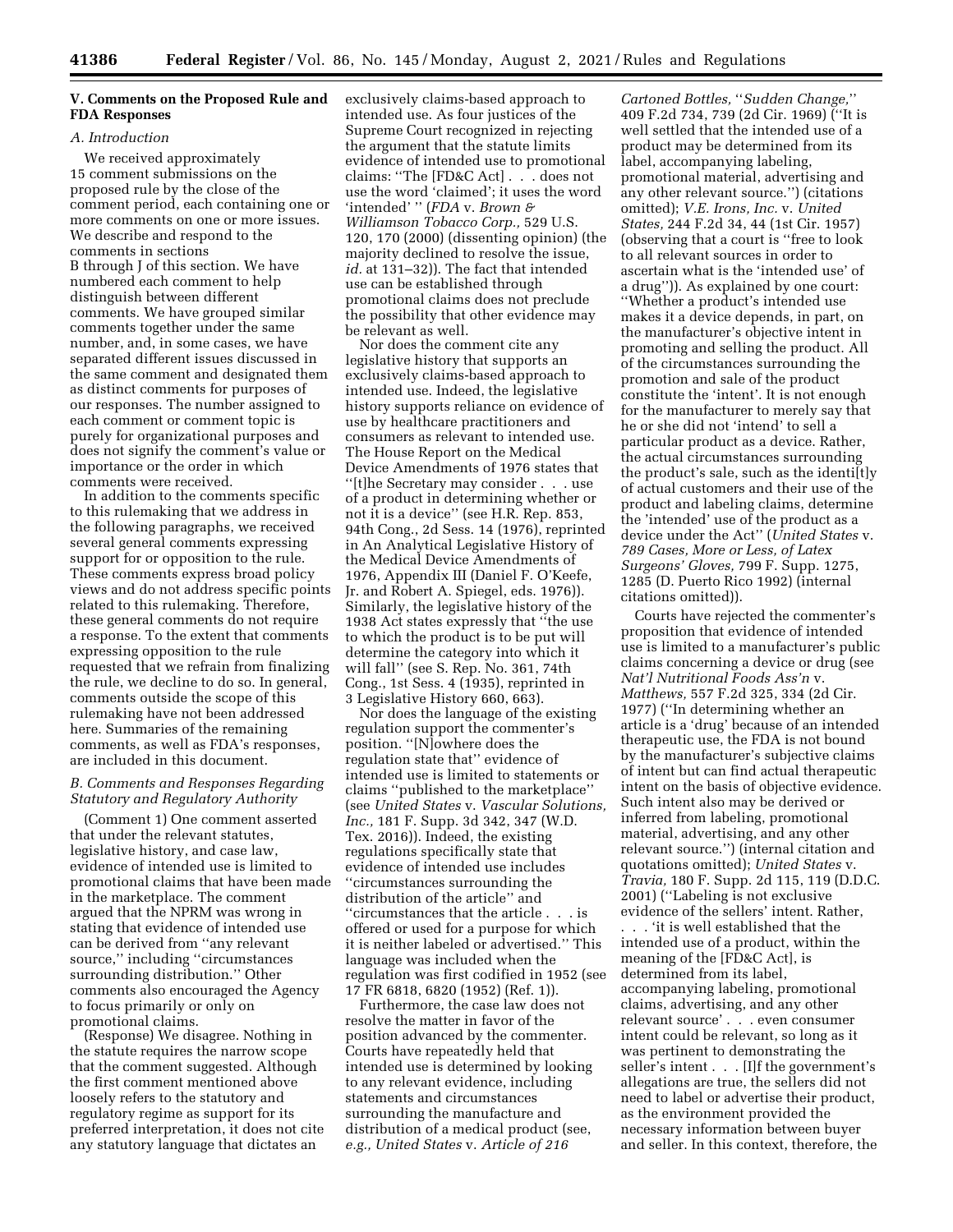fact that there was no labeling may actually bolster the evidence of an intent to sell a mind-altering article without a prescription-that is, a misbranded drug.'') (citations omitted); *United States* v. *Vascular Solutions, Inc.,* 181 F. Supp. 3d at 347 (the position that evidence of objective intent is limited to statements ''published to the marketplace'' is ''absurd[]'')); see also *United States* v. *Storage Spaces Designated Nos. 8 and 49,* 777 F.2d 1363, 1366 n.5 (9th Cir. 1985) (concluding that products innocuously labeled as ''incense'' and ''not for drug use'' were in fact drugs where the ''overall circumstances'' demonstrated vendor's intent that products be used as cocaine substitutes); *United States* v. *An Article of Device Toftness Radiation Detector,* 731 F.2d 1253, 1257 (7th Cir. 1984) (intended use established in part by witness testimony that device had been used to treat patients, together with other evidence regarding a training program and financial arrangements offered by the defendant); *United States* v. *Undetermined Quantities of an Article of Drug Labeled as* ''*Exachol*''*,* 716 F. Supp. 787, 791 (S.D.N.Y. 1989) (explaining that ''FDA is not bound by the vendor's subjective claims of intent'' and that ''[a]n article intended to be used as a drug will be regulated as a drug . . . even if the product[']s labelling states that it is not a drug''); *United States* v. *22 Rectangular or Cylindrical Finished Devices,* 714 F. Supp. 1159, 1165 (D. Utah 1989) (''The objective intent referred to in the regulation may be shown not only by a product's labeling claims, advertising or written statements relating to the circumstances of a product's distribution, . . . but also by a product's actual use. See H.R. Rep. No. 853, 94th Cong., 14 (1976). . . . There also can be no dispute that the sterilizer, in its actual use, plays an integral role in the surgical treatment of patients.''); *Hanson*  v. *United States,* 417 F. Supp. 30, 35 (D. Minn. 1976) (finding plaintiffs' beliefs that many people will die if they are deprived of the tablets and vials at issue relevant to establishing intended use), *aff'd,* 540 F.2d 947 (8th Cir. 1976); *United States* v. *Device Labeled*  ''*Cameron Spitler Amblyo-Syntonizer*''*,*  261 F. Supp. 243, 245 (D. Neb. 1966) (''While claimant contends that the machines have not been represented as a cure for any particular eye malfunction, he admits the use of them in the treatment of certain eye maladies. Clearly, the seized machines are each a device within the meaning of § 321(h).'')).

Although one comment cited to several cases that relied only on promotional claims as evidence of intended use, only a very few, if any, cases have actually *excluded* non-claims evidence from consideration as evidence of intended use on the ground that the evidence was not promotional. The presence of claims may be particularly significant in determining intended use where a product, such as honey, does not have a therapeutic benefit or physiological effect (see, *e.g., United States* v. *An Article . . .* ''*U.S. Fancy Pure Honey*''*,* 218 F. Supp. 208, 211 (E.D. Mich. 1963) (claim that honey is a panacea for various diseases and ailments established the intended use as a drug), *aff'd,* 344 F.2d 288 (6th Cir. 1965). But the converse is *not* true—the absence of claims on a product that does have a physiological effect will not automatically render the product immune from FDA jurisdiction (see, *e.g., United States* v. *Carlson,* 810 F.3d 544 (8th Cir. 2016) (synthetic drugs, such as synthetic marijuana, labeled as incense, herbal incense, herbal potpourri, bath salts, etc., and that also bore the statement ''not for human consumption,'' found to be subject to FDA's jurisdiction as drugs)).

As FDA has explained, limiting evidence of intended use to only promotional claims would allow manufacturers to circumvent FDA regulation by masking their true intent, either by simply omitting explicit promotional claims or by making claims that are not true (for example, ''not for human use''). See 82 FR 14319 at 14321 through 14322 (March 20, 2017); 82 FR 2193 at 2196 (January 9, 2017); 80 FR 57756 at 57757 (September 25, 2015). As courts have recognized, ''[s]elfserving labels cannot be allowed to mask the vendor's true intent as indicated by the overall circumstances.'' *United States* v. *Storage Spaces Designated Nos. 8 and 49,* 777 F.2d 1363, 1366 n.5 (9th Cir. 1985)). This is an issue that comes up frequently with respect to products in domestic commerce as well as imported goods and has resulted in FDA-issued warning letters, import refusals, civil injunction actions, and criminal prosecutions. FDA believes it is worth repeating the following previously cited examples, see 82 FR 14319 at 14321 through 14322 (March 20, 2017), of the types of situations in which evidence of intended use has been derived from sources other than explicit promotional claims:

• Persons distributing substances that are known to be used recreationally to achieve a mind-altering effect, such as dextromethorphan (the active ingredient

in some cough suppressants) and nitrous oxide (which is a prescription drug) (see, *e.g., United States* v. *Johnson,* 471 F.3d 764, 765 (7th Cir. 2006); *United States* v. *Schraud,* 2007 U.S. Dist. LEXIS 89231, 3–6 (E.D. Mo. December 4, 2007); *United States* v. *Travia,* 180 F. Supp. 2d 115, 119 (D.D.C. 2001); *United States* v. *LA Rush,*  2:13–cr–00249, First Superseding Information (C.D. Cal. April 3, 2014)).

• Persons distributing synthetic drugs, such as synthetic marijuana, labeled as incense, potpourri, bath salts, and/or bearing the statement ''not for human consumption'' (see, *e.g., United States* v. *Carlson,* 810 F.3d 544 (8th Cir. 2016); *United States* v. *Carlson,* 12–cr– 00305–DSD–LIB, Amended Superseding Indictment (D. Minn. Sept. 11, 2013) and Court's Instructions to the Jury, (D. Minn. October 8, 2013); *United States* v. *Bowen,* 14–cr00169–PAB, Indictment (D. Colo. May 5, 2014) and Rule 11(c)(1)(A) and (B) Plea Agreement and Statement of Facts Relevant to Sentencing (D. Colo. January 29, 2015).

• Persons distributing imitation drugs claimed to be incense or dietary supplements, such as imitation cocaine or imitation Ecstasy (see, *e.g., United States* v. *Storage Spaces Designated Nos.* ''*8*'' *&* ''*49*''*,* 777 F.2d 1363, 1366 (9th Cir. 1985); *United States* v. *Undetermined Quantities of . . . Street Drug Alternatives,* 145 F. Supp. 2d 692 (D. Md. 2001)).

• Persons distributing products containing the active ingredients in prescription drugs, such as VIAGRA, CIALIS, LEVITRA, or BOTOX, as less expensive alternatives to the approved products, with labeling that states that they are ''all natural'' or ''herbal'' supplements or ''for research only'' (see, *e.g., United States* v. *Dessart,* 823 F.3d 395 (7th Cir. 2016); *United States* v. *Zeyid,* 1:14–cr–0197, First Superseding Indictment (N.D. Ga. June 24, 2014) (see also Ref. 2); *United States* v. *Livdahl,*  459 F. Supp. 2d 1255, 1260 (S.D. Fla. 2005)).

Other instances where a person's claims about the intended use of a product are belied by the person's activities or non-promotional statements or by circumstantial evidence (see, *e.g., United States* v. *An Article of Device Toftness Radiation Detector,* 731 F.2d 1253, 1257 (7th Cir. 1984); *United States*  v. *789 Cases of Latex Surgeons' Gloves,*  799 F. Supp. 1275, 1294–1295 (D.P.R. 1992)).

In these situations, the evidence relied on to establish intended use has included general knowledge of actual use by customers to achieve a mindaltering effect; the known effects of a product or substance; implied claims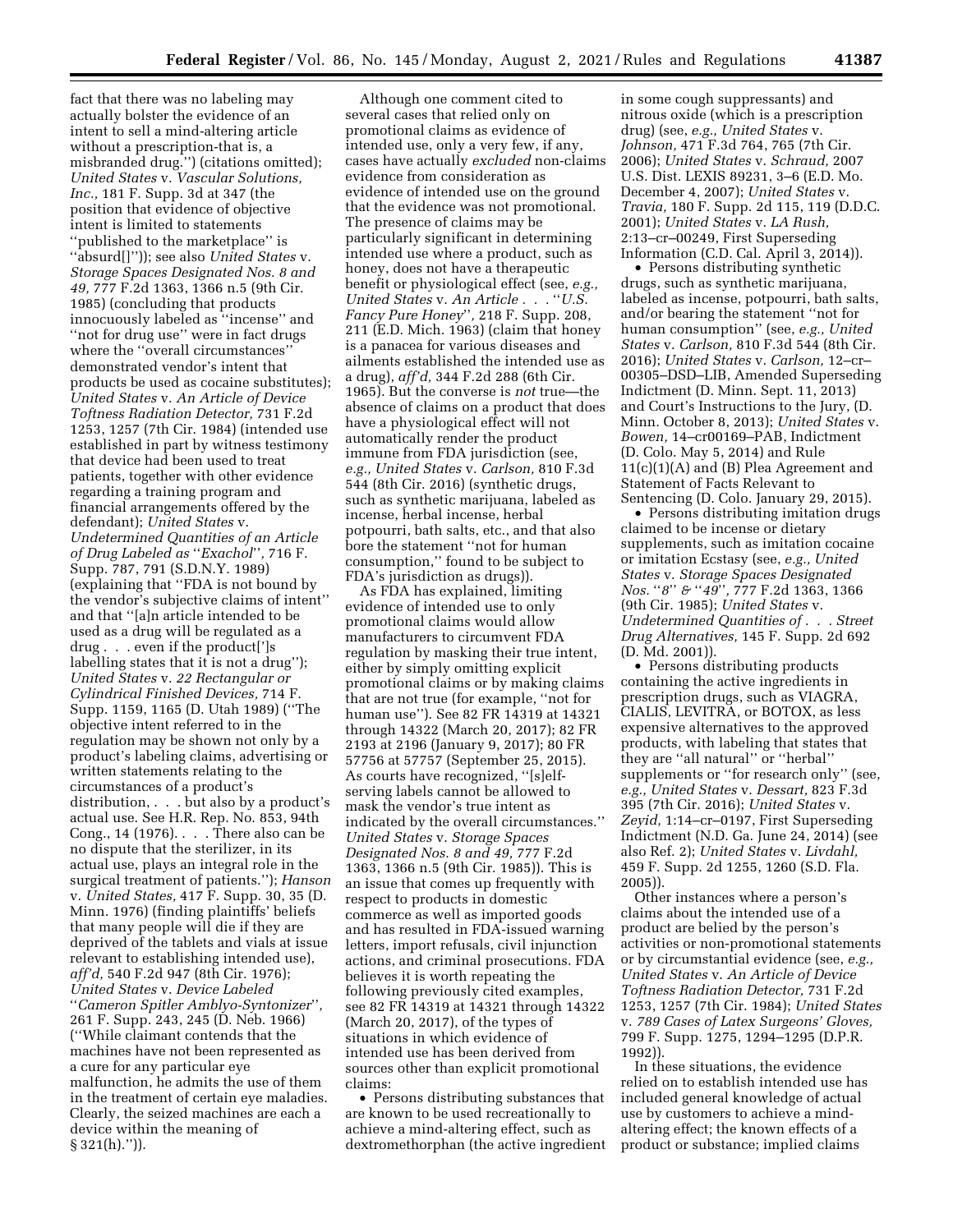from using names that sound similar to the names of controlled substances; the circumstances surrounding the sale (*e.g.,* a rock concert venue; receiving the product in bulk and repackaging into smaller plastic bags; the use of private email addresses; the absence of labeling); shipping orders, other correspondence, and memoranda relating to marketing and distribution; statements made in training sessions; and admissions.

Evidence other than promotional claims has also been used to establish that products offered for import into the United States without labeling or other claims that identify them as a drug or device are in fact intended for use as a drug or device and are therefore subject to refusal if it appears that they fail to meet certain requirements for importing medical products (see 21 U.S.C. 381(a)(3)). For example, the defendants in *United States* v. *Zeyid,* 1:14-cr-0197, First Superseding Indictment (N.D. Ga. June 24, 2014) (see Ref. 2), imported products containing active ingredients that were the same as those used in prescription drugs but that were labeled as "tea," "coffee," and "beauty products.''

(Comment 2) One comment asserted that the position on intended use described by FDA in the NPRM was an ''alternative, novel interpretation [] with which FDA has flirted from time to time in the past.''

(Response) We disagree. This is not the first time FDA has responded to arguments that its interpretation of the scope of evidence relevant to ''intended use'' is too broad—those arguments have been raised in comments in earlier stages of this and other rulemaking proceedings, petitions, and litigation involving intended use issues. Contrary to the comment's assertion that the NPRM presented a novel interpretation of intended use, FDA has steadfastly maintained for decades that, in determining a product's intended use, the Agency may look to any relevant source of evidence, including a variety of direct and circumstantial evidence. FDA's position is reflected in the notices issued in this rulemaking over the past 5 years (see, *e.g.,* 85 FR 59718 at 59721 (September 23, 2020); 82 FR 14319 at 14320 (March 20, 2017); 82 FR 2193 at 2206 (January 9, 2017); 80 FR 57756 at 57757 (September 25, 2015)), and has been noted in court decisions (see, *e.g., Spectrum Pharma.* v. *Burwell,*  824 F.3d 1062, 1069 (D.C. Cir. 2016) (''To be sure, FDA recognizes that there may be situations in which it will look beyond just the manufacturer's statements [to determine intended use].''); *United States* v. *Travia,* 180 F.

Supp. 2d 115, 119 (D.D.C. 2001) (''The government argues that the Court should look to the objective intent of the sellers in this case, which would permit the Court to view the totality of the circumstances—namely, the selling of balloons of laughing gas in the parking lot at a rock concert—surrounding the sale of the nitrous oxide here. See, *e.g.,*  21 CFR 201.128.'')). This position has also been explained in numerous litigation briefs and other FDA pronouncements, such as in the following excerpts from examples of such documents issued from 2000 to 2017:

• In determining a product's intended uses, ''[l]abeling is not [the] exclusive evidence.'' See *United States* v. *Travia,*  180 F. Supp. 2d 115, 119 (D.D.C. 2001). Instead, ''it is well established that the 'intended use' of a product, within the meaning of the Act, is determined from its label, accompanying labeling, promotional claims, advertising, and any other relevant source.'' *Action on Smoking and Health* v. *Harris,* 655 F.2d 236, 239 (D.C. Cir. 1980) (quotation marks omitted); see also *V.E. Irons, Inc.*  v. *United States,* 244 F.2d 34, 44 (1st Cir. 1957) (''[W]e are free to look to all relevant sources in order [to] ascertain what is the 'intended use' of a drug.''). Courts have considered ''relevant sources'' to include, for example, product formulation and method of intake, actual use of the product by consumers and medical practitioners, and circumstances of sale in determining intended use. See, *e.g., United States* v. *Ten Cartons, More or Less, of an Article . . . Ener-B Vitamin B–12,* 72 F.3d 285, 287 (2d Cir. 1995); *United States* v. *Storage Spaces,* 777 F.2d 1363, 1367 (9th Cir. 1985); *United States* v. *An Article of Device . . . Toftness Radiation Detector,* 731 F.2d 1253, 1257–58 (7th Cir. 1984) (Litigation brief (2011), Ref. 3).

• Courts have recognized that intended use may be shown by nonspeech evidence that has included, for example, product formulation and method of intake, actual use of the product by consumers and medical practitioners, and circumstances of sale (Litigation brief (2010), Ref. 4 at 8–9 n.5).

• Courts have repeatedly held that, although promotional claims are one source of evidence of intended use, FDA is authorized to rely on any other relevant source of evidence [including] . . . [the product's] method of intake, . . . [how any claims are] understood by a consumer. . ., [suggestive] product names, . . . [and] meta-tags (Litigation brief (2001), Ref. 5 at 20–26).

• [Evidence of intended use to be presented at trial includes:] (1) Defendant intended the nitrous oxide he was offering for sale on his website bongmart.com to be used as a drug, despite his marking the nitrous oxide 'For Food Use Only;' (2) Defendant knew that the nitrous oxide cartridges were commonly used as a drug for getting high; and (3) Defendant's customers actually used the nitrous oxide sold by Defendant as a drug (Litigation brief (2000), Ref. 6 at 6).

• It has been the Agency's longstanding position that in determining a product's intended use, the Agency may look to any relevant source of evidence. . . . To hold accountable firms that attempt to evade FDA drug jurisdiction by avoiding making express claims about their products or disclaiming a particular intended use, courts have relied on a variety of evidence to establish intended use, including general knowledge of actual use by customers to get high or have some other mind-altering effect; the known effects of a product or substance; implied claims from using names that sound similar to controlled substances; the circumstances surrounding the sale (*e.g.,* a rock concert venue; receiving the product in bulk and repackaging into smaller plastic bags; the use of private email addresses; the absence of labeling); shipping orders, other correspondence, and memoranda relating to marketing and distribution; statements made in training sessions; and admissions (Regulatory letter (2017), Ref. 7 at 9–10).

• The manufacturer's intent will necessarily be determined on a case-bycase basis, looking at the totality of the facts and circumstances. . . . The trier of fact will take into account the full body of evidence. If evidence of distribution or sponsorship activity forms part of the basis of FDA's claim, the trier of fact will consider the context of that activity . . . in assessing the manufacturer's objective intent (Regulatory letter (2002), Ref. 8 at 6).1

In addition, issues involving the scope of evidence relevant to establishing intended use frequently arise in FDA's day-to-day operations in protecting the public health, including Warning Letters and import determinations (see, *e.g.,* FDA Warning

<sup>1</sup>The comment erroneously asserts that FDA's reliance on evidence other than promotional claims to assert jurisdiction over cigarettes in a 1996 final rule was ''roundly rejected by the courts.'' In fact, the Supreme Court's majority opinion declined to address the issue, and the dissent endorsed FDA's analysis (see *FDA* v. *Brown & Williamson Tobacco Corp.,* 529 U.S. 120, 131–32 (2000); *id.* at 170 (dissenting opinion).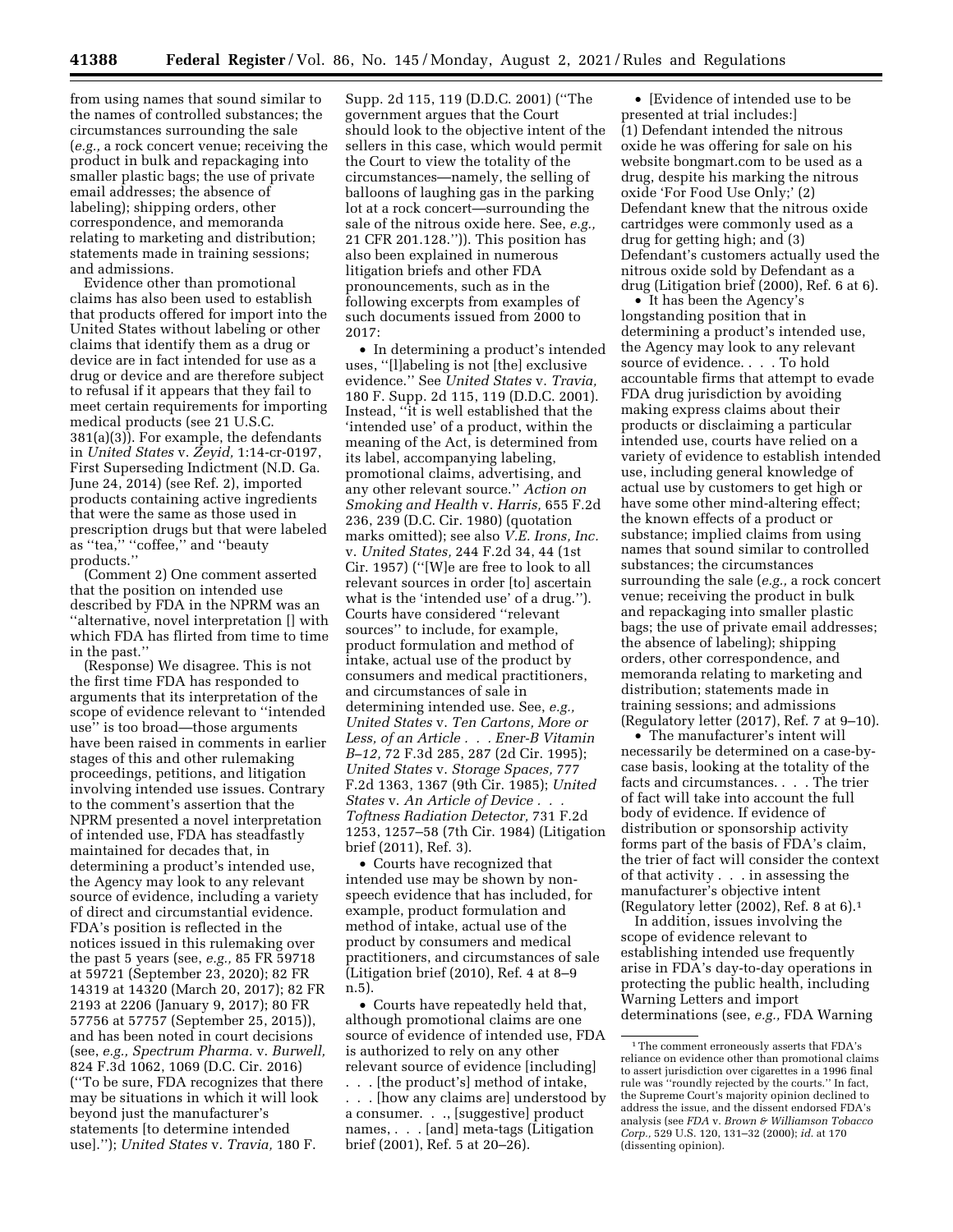Letter to HelloCig Electronic Technology Co., Ltd (Ref. 9) (relying in part on undeclared active pharmaceutical ingredient as well as implied claims from imagery to determine product's intended use); FDA Warning Letter to Duy Drugs, Inc. (Ref. 10) (relying in part on undeclared sildenafil to establish intended use); Letter from Steven B. Barber, District Director, Cincinnati District, FDA to Marc C. Sanchez, Esq., Mood and Mind, LLC, (Ref. 7 at 9–10) (relying in part on known attributes and common uses of product to establish use; Letter from Daniel Solis, Director, Import Operations Branch, Los Angeles District to Carol A. Pratt, K&L Gates LLP (Ref. 11) (relying in part on information available on the internet reflecting general understanding by consumers of mind-altering properties and purported medical uses of product, as well as pattern of changes to the importer's website and blog to conceal the true intended use of the product by deleting references to the amount of a psychoactive component in the product); FDA Warning Letter to Lifetech Resources Labs Inc. (Ref. 12) (relying in part on ''presence of the prostaglandin analog, isopropyl cloprostenate, along with appearance claims'' to establish intended use); FDA Warning Letter to INZ Distributors (Ref. 13) (relying in part on presence of analogue of an erectile dysfunction drug to determine product's intended use)). One of the purposes of this rulemaking is to put to rest any dispute about FDA's interpretation of its statute and regulations, and its policy—as embodied in this rule as well as in the precedent cited above—regarding evidence that may be relevant to establishing intended use.

(Comment 3) With respect to the many situations where manufacturers and distributors attempt to evade FDA regulatory oversight by omitting promotional medical product claims, examples of which are provided above, one comment suggested that the Government could use other regulatory tools rather than apply FDA's authorities for premarket review of medical products. Specifically, the comment suggested that FDA employ ''a combination of post-market risk mitigation techniques'' which would require FDA to engage in the ''collection, review, and potential description in labeling'' of the risks associated with the ''unlabeled use'' before taking enforcement action against the product to protect the public health. The same comment suggested that, alternatively, FDA could consider

evidence other than promotional claims, but only to establish that in fact a promotional claim had been made.

(Response) FDA declines this suggestion. The fundamental purpose of the FD&C Act is to help protect ''the lives and health of people which, in the circumstances of modern industrialism, are largely beyond self-protection'' (*United States* v. *Dotterweich,* 320 U.S. 277, 280 (1943)). ''[R]emedial legislation such as the Food, Drug, and Cosmetic Act is to be given a liberal construction consistent with the Act's overriding purpose to protect the public health'' (*United States* v. *An Article of Drug . . . Bacto Unidisk,* 394 U.S. 784, 798 (1969)). Although FDA generally considers risk as part of its determination whether to take enforcement action, part of the impetus for Congress' development of the premarket review requirements was the determination that exclusive reliance on postmarket remedies, such as enforcement actions for false or misleading labeling, is inadequate because it does not prevent consumers from experiencing harm from unsafe and/or ineffective treatments.

FDA's position regarding evidence relevant to establishing intended use helps protect the public health. To describe more fully one of the examples cited above: In *United States* v. *Johnson,*  471 F.3d 764 (7th Cir. 2006), the defendant imported dextromethorphan hydrobromide (DXM), the active ingredient in some cough suppressants, and distributed it for recreational use. During the 4 months his company was in operation, five customers died. Because DXM is not a controlled substance, no charges were brought under the Controlled Substances Act, but the court found that FDA had jurisdiction under the FD&C Act (id. at 765). Defendant pleaded guilty to three counts of introducing a misbranded drug into interstate commerce and received a 77-month sentence (id.). In upholding that sentence, the Seventh Circuit noted that the defendant ''knew—not merely should have known—that there was a substantial risk that more of his customers would die, and yet he continued to sell DXM for recreational use and failed to warn existing customers, including the two teenagers who died after he learned of the first two deaths'' (id.).

Because FDA's position on intended use helps ensure that it can help curb the distribution of dangerous and fraudulent products, FDA declines to construe intended use more narrowly than the statute provides.

(Comment 4) One comment objected to FDA's statement in the proposed rule that relying exclusively on firms' claims to determine intended use would adversely affect public health by opening the door to the marketing of products that are unapproved for any medical use. The comment argued that there is no public health need for FDA to rely on evidence other than express claims to determine intended use because the FD&C Act and other statutes provide other authorities that allow FDA to take action against products that contain an active ingredient from an FDA-approved drug, controlled substance, or other pharmacological ingredient. Specifically, the comment recommended that FDA use its dietary supplement and food additive authorities to keep products containing pharmacological ingredients out of dietary supplements and conventional foods, rather than using an intended use analysis to classify and regulate the products as drugs. The specific authorities mentioned in the comment were the definitions of ''food'' and ''dietary supplement'' and the corresponding adulteration provisions of the FD&C Act; the premarket notification requirement for certain dietary ingredients not marketed in the United States before October 15, 1994; and the premarket approval requirement for food additives. Similarly, another comment argued that rather than continuing to take the approach to intended use outlined in the NPRM, the Government could apply other provisions of Federal law; and that where there are gaps in existing legal provisions, FDA could seek specific product-based legislative changes.

(Response) We decline the comments' suggestions. Although it is true that the authorities mentioned in the comment enable FDA to keep some products containing pharmacological ingredients out of the food supply and dietary supplement marketplace, the comment overstates the reach of FDA's other authorities and overlooks the fact that simply being outside the dietary supplement or food definition does not make a product unlawful and subject to enforcement action. To establish jurisdiction over a product as a drug and remove it from the marketplace, or require the manufacturer to obtain FDA approval for the product before marketing it, FDA must be able to establish that the product is a drug based on evidence of its intended use Thus, the regulatory tools the comment recommends are not a substitute for FDA's medical product authorities that include an intended use determination.

As the previous comment response explained, suggestions that FDA use other regulatory tools in place of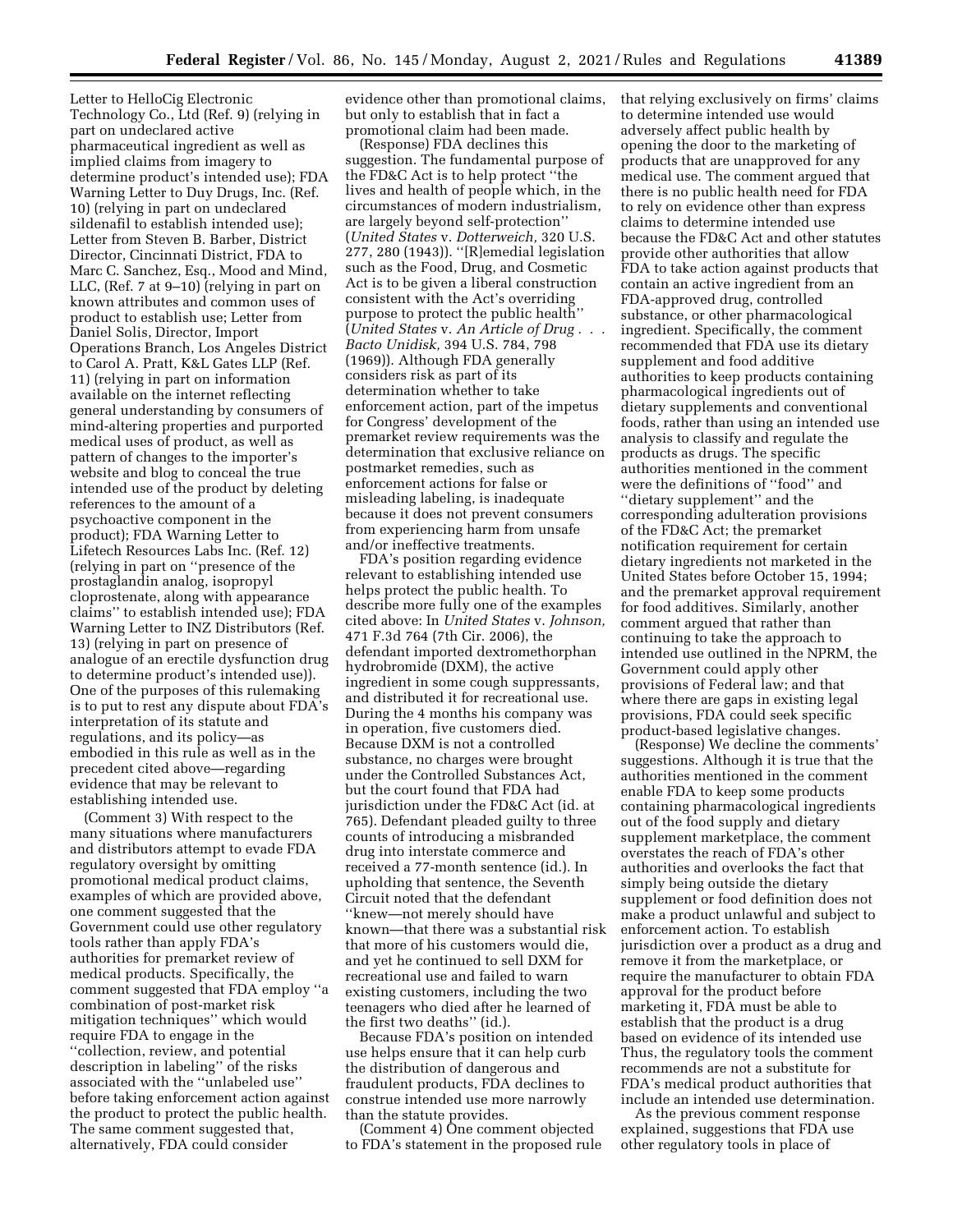intended use would have a significant negative impact on public health. To protect consumers from dangerous products containing pharmacological ingredients like the cough suppressant in *United States* v. *Johnson* that caused several deaths, FDA intends to continue considering the full range of evidence relevant to determining intended use.

(Comment 5) One comment agreed with the NPRM that evidence of intended use could include conduct other than claims, but suggested that the rule clarify that the conduct must be promotional.

(Response) FDA declines this suggestion. FDA believes that the key issue in the intended use analysis is whether the evidence is ''relevant,'' which does not necessarily depend on whether there is evidence of ''promotional'' activity. The NPRM provided several examples to help inform the assessment of relevance. As the preamble explained, where a firm disseminates additional specific safety and warning information to healthcare providers to minimize the risk to patients receiving the drug for the unapproved use—an example of nonpromotional speech—FDA would not consider such evidence to be relevant to intended use (see 85 FR 59718 at 59726). But the preamble provided other examples of evidence that would not necessarily be considered promotional that would still be relevant to intended use—such as designing a stent to be specifically sized for a use that is different from the purported use (see 85 FR 59718 at 59725). As another example, a factfinder might consider, as evidence of a new intended use, a spacer that the manufacturer claims can be used to elute one liquid, but is in fact designed with holes that are sized to elute a more viscous substance that contains a different active ingredient. Accordingly, FDA declines the suggestion to include ''promotional'' as a limiting principle for non-claimsbased evidence that may be relevant to intended use.

This conclusion is consistent with recent case law. The case law describes the standard for determining intended use as ''all relevant evidence.'' This allows the fact finder to evaluate the facts of the specific case, which may involve a variety of situations and circumstances. For example, in *United States* v. *Carlson,* 810 F.3d 544 (8th Cir. 2016), defendants owned and/or worked at the Last Place on Earth, a head shop in Duluth, Minnesota, which sold synthetic drugs, such as synthetic marijuana. The products were labeled as incense, herbal incense, herbal potpourri, bath salts, etc., and also bore

the label statement ''not for human consumption,'' but defendants knew that customers purchased them to consume as drugs (see id. at 549; see also Amended Superseding Indictment, 12–cr–00305–DSD–LIB ¶ 9 (D. Minn. September 11, 2013)). The trial court instructed the jury that the product's intended use ''is what a reasonable person would conclude the manufacturer, seller or dispenser of the product intended the product to be used for, based on all of the relevant information'' (see The Court's Instructions to the Jury, 12–cr–00305– DSD–LIB at 58 (D. Minn. October 8, 2013)). The court explained that the jury could consider ''any and all testimony and evidence,'' whether or not the manufacturer, seller, or dispenser made contrary claims or no claims (see id. at 58–59). All of the defendants were convicted of distributing misbranded drugs in violation of the FD&C Act (see *Carlson,* 810 F.3d at 550).

In *United States* v. *Dessart,* 823 F.3d 395 (7th Cir. 2016), the defendant used a website to sell products containing human growth hormone (''HGH''), steroids, and the active ingredients in the prescription drugs VIAGRA (sildenafil), CIALIS (tadalafil), and LEVITRA (vardenafil). Id. at 398. The website said that the products were ''for research only.'' Id. The defendant was indicted on 23 counts of violating the FD&C Act. Id. at 399. The court instructed the jury: ''[Y]ou should consider what a reasonable person would conclude the manufacturer or seller of the product intended the product to be used for, based on all of the relevant information. . . . You are not bound by any claims or statements made by the manufacturer or seller if there is other evidence concerning the use intended by the manufacturer or seller that conflicts with those claims or statements.'' Jury Instructions, Case No. 12–CR–85 at 4–5 (E.D. Wis. June 19, 2014). The jury convicted on all counts. *Dessart,* 823 F.3d at 400.

In *United States* v. *789 Cases of Latex Surgeons' Gloves,* 799 F. Supp. 1275, 1294–1295 (D.P.R. 1992), the Government sought condemnation of surgeon's gloves and their components, including cornstarch, stored in a rodentinfested facility. Although the product manufacturer argued that it did not intend for the gloves to be used in medical procedures, the court found that ''[t]he circumstances surrounding the manufacture, distribution, and actual use of Plastic Material's gloves present overwhelming evidence that claimant's gloves are intended for use as—and therefore are—devices within the meaning of the Act'': *e.g.,* the sole

customer, the United States, purchased gloves only for medical use; and the cornstarch used to store the gloves was of a type used only with gloves intended for medical procedures.

In each of these cases, restricting relevant evidence to promotional claims and conduct could have led the factfinder to conclude that the products were outside of FDA's jurisdiction.

(Comment 6) One comment asserted that the phrase ''any relevant evidence'' as used in the case law should be understood, under the statutory interpretation principle *ejusdem generis,* to refer only to evidence of promotional claims.

(Response) FDA disagrees. First, most obviously, principles of statutory construction are not typically applied to language in court decisions. Second, throughout this preamble, we have cited numerous examples where courts and FDA have considered evidence other than promotional claims to be relevant to establishing intended use.

#### *C. Comments and Responses Regarding the Design or Composition of an Article*

(Comment 7) Several comments stated that FDA should reconsider the proposed regulatory text identifying evidence about the ''design or composition'' of an article as a type of evidence relevant to establishing intended use. Some comments also asserted that the characteristics and design of a medical product that is approved, cleared, granted marketing authorization, or exempted from premarket notification do not determine intended use and that intended use does not depend on the design of the product. Some comments requested that FDA remove this phrase from the codified language describing the types of evidence relevant to determining a product's intended uses.

(Response) We disagree with the comments and decline to remove ''design or composition'' from the codified language. As explained in the preamble, the revisions to the intended use regulations do not reflect a change in FDA's policies and practices. Rather, the amendments to the intended use regulations are intended to describe the types of evidence relevant to determining a product's intended use based on FDA's current practices. The design and composition of an article are examples of the types of evidence that may be relevant when determining the article's intended use. For example, FDA may consider the design or composition of a product, which includes product characteristics, when determining whether the product is ''intended to affect the structure or any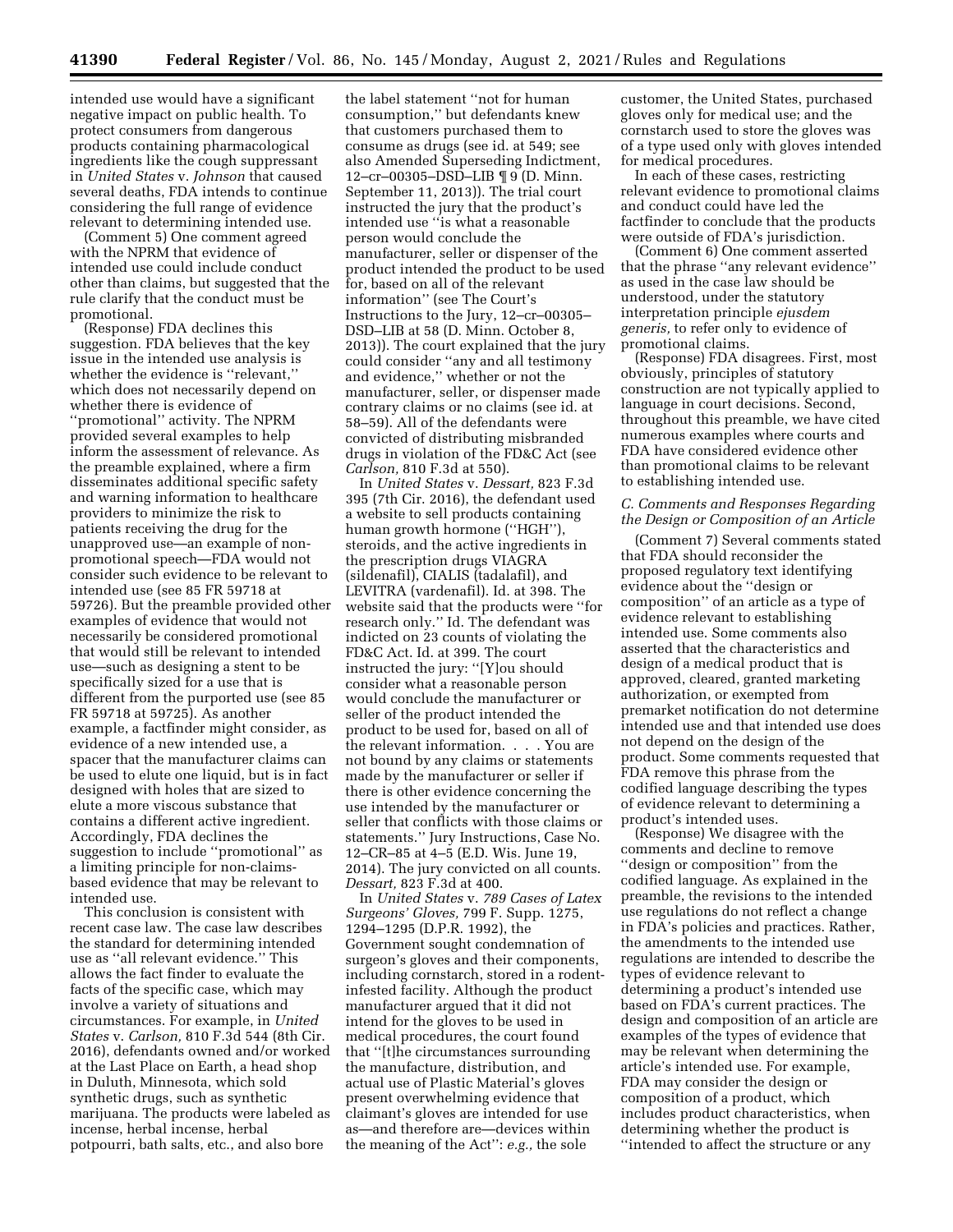function of the body'' and therefore meets the device definition in section 201(h) of the FD&C Act (21 U.S.C. 321(h)). The addition of the phrase ''design or composition'' to the codified reflects FDA's longstanding and current policy that these are relevant to intended use.

As discussed in the preamble to the NPRM, an example of a situation where design features have been found relevant to intended use include the design of a stent to be specifically sized for a use that is different from the purported use (see 85 FR 59718 at 59725). Another example can be found in *United States* v. *Caputo,* 517 F.3d 935 (7th Cir. 2008), where the Seventh Circuit upheld a conviction for misbranding under the FD&C Act where design features were part of the evidence of intended use. There, the district court recited evidence of the differences in design between two versions of the device that necessitated separate premarket review applications: ''The larger sterilizer had different design and engineering characteristics: a six cubic foot chamber; a 5% peracetic acid mixture; different temperature, pressure, and gas flow rate; and a single, as opposed to multiple, use of the sterilant'' (*United States* v. *Caputo,* 456 F. Supp. 2d 970, 973 (N.D. Ill. 2006), *aff'd in relevant part,* 517 F.3d 935 (7th Cir. 2008)). As another example, a factfinder might consider, as evidence of a new intended use, a spacer that the manufacturer claims can be used to elute one liquid, but is in fact designed with holes that are sized to elute a more viscous substance that contains a different active ingredient.

Another example where composition has been found relevant to intended use is *United States* v. *Undetermined Quantities . . .*''*Pets Smellfree,*'' 22 F.3d 235 (10th Cir. 1994). In that case, the Government had seized and sought to condemn ''Pets Smellfree'' as an adulterated and misbranded drug. The product was promoted as an animal food additive to reduce pet odor when ingested. In determining that the product was a drug, the Tenth Circuit relied heavily on expert testimony about the physiological effects of a pharmacologically active ingredient, chlortetracycline, in reducing the level of bacteria in the animals' digestive systems and oral cavities (see id. at 240). Other examples include *United States* v. *Zeyid,* 1:14-cr-0197, First Superseding Indictment (N.D. Ga. June 24, 2014) (see Ref. 2), where imported products labeled as "tea," "coffee," and "beauty products'' contained active ingredients that were the same as those used in prescription drugs; FDA Warning Letter

to HelloCig Electronic Technology Co., Ltd. (Ref. 9), where undeclared active pharmaceutical ingredient was considered relevant to intended use; and FDA Warning Letter to INZ Distributors (Ref. 13), where presence of analogue of an erectile dysfunction drug was considered relevant to intended use.

(Comment 8) Some comments suggested that consideration of ''design or composition of the article'' as a type of evidence of intended use may inhibit technological advancements and discourage manufacturers from developing products that, based on their design, may be used for multiple uses.

(Response) FDA disagrees with these comments. We do not believe that considering a product's design or composition to be relevant to the intended use of a product impedes technological advancements or discourages product development. As stated above, the relevance of a product's design and composition to intended use is a part of FDA's longstanding policy and has not hindered such improvements. For example, during premarket review of software, FDA may not always review a software device function that is included in the design but has been locked out, because it is not part of that specific premarket submission by the firm. If, however, the firm wants to unlock the software device function in the future, it must first obtain any necessary premarket clearance, marketing authorization or approval for the product with that function.

(Comment 9) One comment suggested that FDA should not seek enforcement after a product is approved, cleared, or granted marketing authorization solely based on that product's design or characteristics, and another comment suggested that FDA should not assert a new intended use based solely on such features.

(Response) FDA applies applicable premarket and postmarket statutory and regulatory requirements to determine whether a product is legally marketed. FDA examines all relevant evidence in assessing compliance with such requirements. As previously noted, FDA may consider a product's design or composition as one type of evidence relevant to the product's intended use.

#### *D. Comments and Responses Regarding the First Amendment*

(Comment 10) One comment stated that because the rule identifies speech as potentially relevant to establishing intended use, and such speech may be truthful, the rule is ''suspect'' under the First Amendment. The comment

requested that FDA add specific statements to the codified language to address these concerns. Other comments similarly stated that the proposal does not adequately take into account the limitations on FDA's authority to regulate truthful and nonmisleading speech.

(Response) We disagree that the rule is vulnerable under the First Amendment. First, as noted in the preamble to the NPRM, we do not believe this rulemaking implicates the First Amendment. The intended use regulations describe evidence that may be relevant to establishing intended use; they do not in themselves directly regulate speech (85 FR 59718 at 59723). Indeed, the changes to the codified language proposed and finalized in this rulemaking do not directly involve speech: Whether, and to what extent, a factfinder may rely on product design, product composition, and knowledge as evidence of intended use, is not itself a First Amendment question, because speech will not typically be involved in such evidence. See 82 FR 2193 at 2207.

Second, in the regulatory regime under the FD&C Act and the PHS Act, intended use helps determine the marketing status for products that are potentially subject to those Acts, which products Congress has directed FDA to regulate in the interest of the public health. Part of the regulatory regime for medical products involves, for example, the review of appropriate labeling in the context of premarket review and postmarket regulatory surveillance. The categorical exclusion of all truthful speech from regulatory review would undermine FDA's ability to promote and protect the public health through premarket review of medical products, including review of proposed labeling, and postmarket regulatory surveillance and actions.

For example, the Government prosecuted a clinic operator under the FD&C Act for injecting liquid silicone into the body to augment tissues such as the buttocks or breasts (Refs. 14 and 15). Silicone when used for industrial purposes would not fall within FDA's jurisdiction. However, in this case, evidence that helped establish the intended use of the products included testimony of victims about the claims made to them by the defendant that the product would enhance the size of their buttocks. Those claims may have been truthful in the sense that they revealed one effect of the product. However, the injection of liquid silicone into the body for tissue augmentation can result in serious adverse health consequences, including hardening of tissue at the injection site, embolization, and even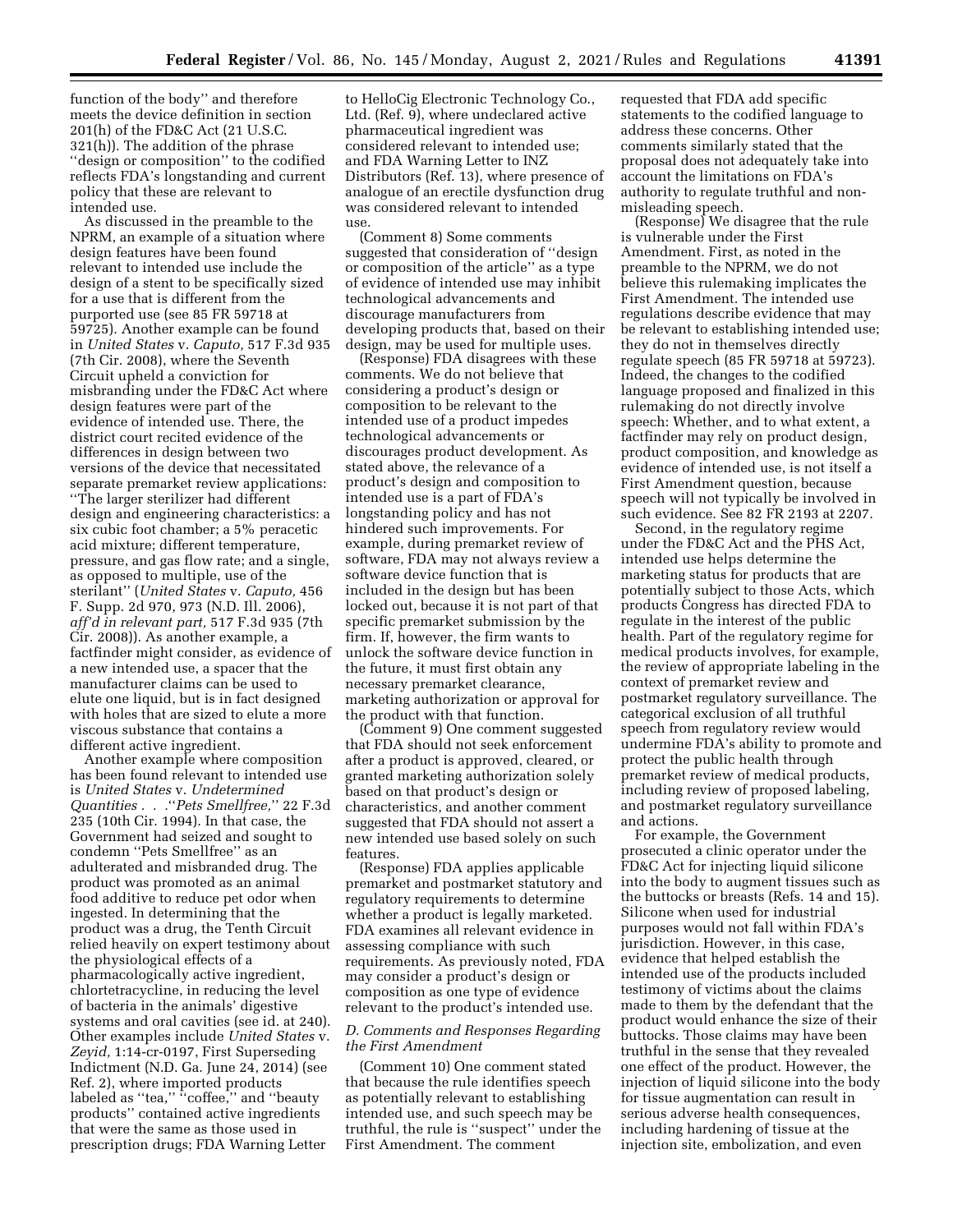death. FDA has not approved any liquid silicone products for injection to augment tissues anywhere in the body. Therefore, it was in the interest of public health for FDA to take action against the person responsible for the administration of these products, and such action was well within FDA's jurisdiction and permissible under the First Amendment.

There are many industries whose operations involve some amount of communication with the public. The fact that those communications may be truthful does not shield those industries' operations from Government regulation. ''[I]t has never been deemed an abridgment of freedom of speech . . . to make a course of conduct illegal merely because the conduct was in part initiated, evidenced, or carried out by means of language, either spoken, written, or printed'' (*Rumsfeld* v. *Forum for Academic and Institutional Rights, Inc.,* 547 U.S. 47, 62 (2006) (citation omitted)). And, as the Court recently confirmed, '' 'the First Amendment does not prevent restrictions directed at commerce or conduct from imposing incidental burdens on speech'" (*Barr* v. *Am. Ass'n of Political Consultants,* 140 S. Ct. 2335, 2347 (2020) (quoting *Sorrell*  v. *IMS Health Inc.,* 564 U.S. 552, 567  $(2011)$ ).

Thus, as we explained in the NPRM, courts have long upheld the premarket review requirements of the FD&C Act and the PHS Act, and the role of intended use within that framework, as necessary to promote and protect the public health and as fully consistent with the First Amendment (see 85 FR 59718 at 59723). More specifically, courts have held that, under the holding of *Wisconsin* v. *Mitchell,* 508 U.S. 476, 489 (1993), the Government's reliance on speech as evidence of intended use under the FD&C Act does not infringe the right of free speech under the First Amendment (see, *e.g., Whitaker* v. *Thompson,* 353 F.3d 947, 953 (D.C. Cir. 2004); *Nicopure Labs, LLC* v. *FDA,* 944 F.3d 267, 283 (D.C. Cir. 2019); *United States* v. *Cole,* 84 F. Supp. 3d 1159, 1166 (D. Or. 2015); *United States* v. *Regenerative Sciences,* LLC, 878 F. Supp. 2d 248, 255–56 (D.D.C. 2012), *aff'd,* 741 F.3d 1314 (D.C. Cir. 2014); *United States* v. *Livdahl,* 459 F. Supp. 2d 1255, 1268 (S.D. Fla. 2005); *United States* v. *Lane Labs-USA, Inc.,* 324 F. Supp. 2d 547, 579–80 (D.N.J. 2004); see also *United States* v. *Article of Drug Designated B-Complex Cholinos Capsules,* 362 F.2d 923, 927 (3d Cir. 1966); *United States* v. *General Nutrition, Inc.,* 638 F. Supp. 556, 562 (W.D.N.Y. 1986)). Indeed, reliance on

speech as evidence of intent is common in the law.2

Third, as also explained in the NPRM, even if this rulemaking or regulatory regime were appropriately subject to First Amendment review, FDA's consideration of speech as one type of evidence of intended use under its statutory and regulatory framework easily satisfies any applicable test. Under the *Central Hudson* framework, the threshold question is whether the speech is false or inherently or actually misleading or concerns unlawful activity—such speech may be prohibited (see *Central Hudson Gas & Elec. Corp.* v. *Pub. Serv. Comm'n,* 447 U.S. 557 (1980); *In re R.M.J.,* 455 U.S. 191, 203 (1982); *44 Liquormart, Inc.* v. *Rhode Island,* 517 U.S. 484, 497 n.7 (1996); *1–800–411–Pain Referral Serv., LLC* v. *Otto,* 744 F.3d 1045, 1056 (8th Cir. 2014)). When commercial speech relates to an illegal activity, there is no First Amendment interest to weigh against the governmental interest supporting the regulation of commercial activity (*Pittsburgh Press Co.* v. *Human Relations Comm'n,* 413 U.S. 376, 389 (1973)). Regulated parties cannot be allowed to escape reasonable Government regulations by ''bootstrap[ping] themselves into the heightened scrutiny of the First Amendment simply by infusing the prohibited conduct with some element of speech'' (*Ford Motor Co.* v. *Tex. DOT,*  264 F.3d 493, 506–507 (5th Cir. Tex. 2001)).

For example, in *United States* v. *Caputo,* 517 F.3d 935 (7th Cir. 2008), the court found that it did not need to resolve the question of whether promotional claims for an approved medical device were protected by the First Amendment because defendants' product was not approved: ''[t]here was no lawful activity for speech to promote'' (id. at 941). In *United States*  v. *Cole,* 84 F. Supp. 3d 1159 (D. Or. 2015), defendants distributed unapproved products with claims that they treated diseases, including Alzheimer's and HIV infection. The court rejected defendants' First

Amendment defense, explaining that, because ''[d]efendants' speech concerns an illegal activity—the introduction into interstate commerce of unapproved new drugs[,] . . . the First Amendment is not violated'' (id. at 1166–67). In *United States* v. *LeBeau,* 2016 U.S. Dist. LEXIS 13612 (E.D. Wisc. February 3, 2016), the court similarly rejected defendant's First Amendment defense to a charge of distributing an unapproved new drug and explained that, because defendant's speech occurred while promoting and distributing a product that was intended for treatment of diseases and had not been approved by the FDA, his commercial speech did not concern lawful activity and did not pass step (1) of *Central Hudson* (see id. at 29). The Seventh Circuit affirmed, explaining that ''[b]ecause LeBeau's statements promoted the unlawful sale of an unapproved drug, they were not entitled to protection'' (*United States* v. *LeBeau,*  654 Fed. App'x 826, 831 (7th Cir. 2016)).

Even where the threshold step of *Central Hudson* does not apply, FDA's reliance on speech as evidence of intended use in the context of premarket review directly advances, and is appropriately tailored to achieve, substantial public health interests and therefore satisfies the remaining steps of the *Central Hudson* analysis. The medical products FDA regulates have the potential to adversely impact public health and safety. The premarket review requirements of the FD&C Act and the PHS Act require companies to conduct scientific research to determine the safety and effectiveness of medical products before they are marketed and provide mechanisms to help ensure that protections are in place that will allow the public to obtain the benefits of these products while mitigating the risks. Accordingly, these premarket review provisions ''do not ban manufacturers from making accurate claims'' but instead ''require them to substantiate such claims.'' *Nicopure Labs, LLC* v. *FDA,* 944 F.3d 267, 285 (D.C. Cir. 2019).

(Comment 11) One comment asserted that the NPRM failed to provide a meaningful explanation of how its consideration of speech as evidence of intended use comports with the *Central Hudson* test, particularly whether there are any less speech-restrictive alternatives with respect to speech regarding unapproved uses of approved products. The comment cites *United States* v. *Caronia,* 703 F.3d 149 (2d Cir. 2012) and criticizes the Government for not providing a sufficient explanation of its consideration of less-restrictive alternatives in the context of that lawsuit. Another commenter similarly

<sup>2</sup>See Reference 16 (''This pattern in the law using intent as the predicate for regulation and then using speech as evidence of intent—is quite common, and not peculiar to pharmaceutical regulation. As early as 1888, the Supreme Court affirmed a state court criminal conviction for someone who manufactured an 'oleaginous substance' otherwise perfectly legal, except that he intended for it to be used as food, and thereby his manufacture of it fell under the purview of a state regulator. Similarly, a hollow piece of glass with a bowl on the end is illegal drug paraphernalia only if intended for such illicit uses. An automobile is not subject to regulation by the Federal Aviation Administration, unless it is 'intended to be used for flight in the air.' '') (citations omitted).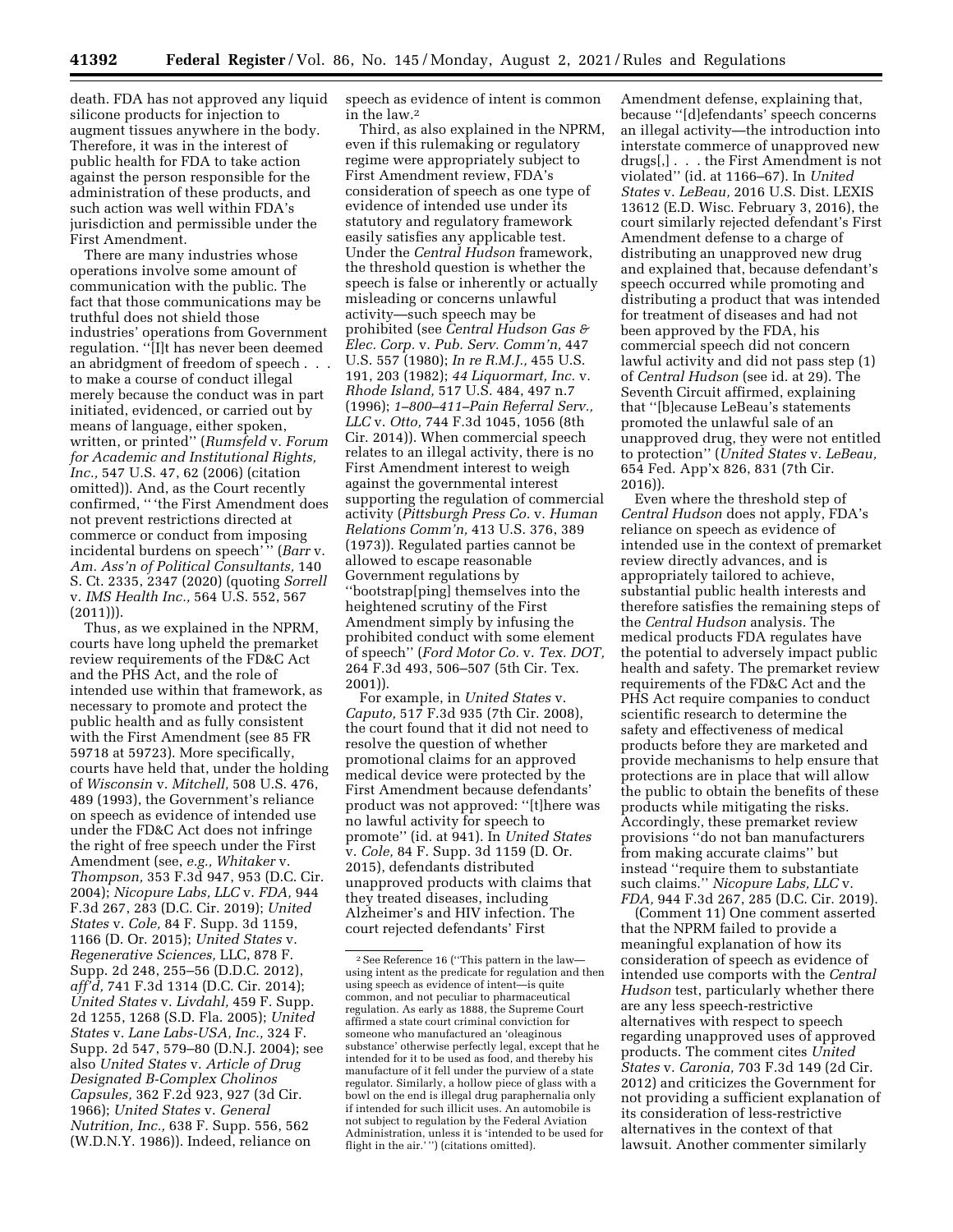asserted that the NPRM did not adequately justify under *Central Hudson* the Government's policy regarding off-label use/promotion.

(Response) Again, as noted above and in the NPRM, we do not believe this rulemaking implicates the First Amendment, particularly given that the changes to the codified language proposed and finalized in this rulemaking do not directly involve speech. As further explained in the NPRM, ''[b]ecause 'intended use' is only one element of an alleged violation of the FD&C Act, this rule does not itself implicate the First Amendment and does not attempt to resolve all First Amendment arguments that might be made by a firm in defending against an enforcement action under the FD&C Act.'' 85 FR 59798 at 59723 n.5. Nevertheless, in another proceeding, FDA has addressed in detail the issues raised by these comments (see Memorandum: Public Health Interests and First Amendment Considerations Related to Manufacturer Communications Regarding Unapproved Uses of Approved or Cleared Medical Products (January 2017) (Ref. 17)). Rather than repeat that analysis here, we summarize it briefly and incorporate the relevant portions of the document. The memorandum describes in detail the public health interests underlying and advanced by FDA's consideration of communications regarding unapproved uses of medical products that are approved, cleared, granted marketing authorization, or exempted from premarket notification as relevant to the premarket review requirements of the FD&C Act and PHS Act (see Ref. 17 at 3–16). As the memorandum explains, those requirements, among other things, motivate the development of scientific evidence that enables the reliable, population-level determination of the safety and efficacy of medical products for each intended use; require that the evidence be developed and independently reviewed before the products are marketed to the general public for each intended use; and require that the product bear labeling that identifies each medical use of the product that is approved, cleared, granted marketing authorization, or exempted from premarket notification and provides information for healthcare providers and patients on using the product safely and effectively for those uses that are approved, cleared, granted marketing authorization, or exempted from premarket notification. In the memorandum, FDA also examined alternative approaches suggested by the

court in *United States* v. *Caronia,* as well as by commentators (see id. at 26– 34). FDA explained that, although many of these proposed approaches addressed one or more of the interests served by the premarket review requirements, FDA found that none of them integrated the complex mix of numerous interests at play and thus none of the proposed approaches best advanced those multiple interests (see id.).

(Comment 12) One comment asserted that the right of a manufacturer to convey truthful and non-misleading information is protected under *Thompson* v. *Western States Medical Center,* 535 U.S. 357 (2002).

(Response) We disagree with the suggestion that *Western States* shields truthful and non-misleading speech from Government regulation. In that case, the Court applied the *Central Hudson* test to evaluate the regulation of the speech at issue, 535 U.S. at 368–77. In an analysis that broke no ''new ground'' (id. at 368), the Court explained that, in general, the Government should not restrict the communication of truthful and nonmisleading information for the sole purpose of preventing members of the public from making bad decisions with the information (see id. at 374). However, that rationale is not applicable to this rulemaking because the premarket review requirements of the FD&C Act and PHS Act advance several different Government interests in protecting public health, as discussed above (see also Ref. 17).

(Comment 13) One comment asserted that the First Amendment protects not only the right to speak freely but also the right to hear and receive valuable information, and that this interest is particularly acute for the audience of physicians.

(Response) FDA has recognized that, under certain circumstances, both healthcare providers and patients may be interested in information about unapproved uses of products (see Ref. 17 at 17). In part because of this consideration, FDA has issued guidance documents describing circumstances in which the Agency does not intend to object to a firm's product communications or to view such communications as evidence of a new intended use (see 85 FR 59718 at 59723 & n.7). Nothing in this final rule reflects a change in FDA's policies and practices, as articulated in various guidance documents, regarding the types of firm communications that ordinarily would not, on their own, establish the firm's intent that a medical product that is approved, cleared, granted marketing authorization, or

exempted from premarket notification be used for an unapproved use. As discussed elsewhere in this preamble, FDA declines the suggestion to expand the scope of this rulemaking to additional subjects.

(Comment 14) One comment referenced for support a 1999 district court decision in a case brought by Washington Legal Foundation. Another comment referenced the same litigation and asserted that FDA is subject to a permanent injunction curtailing the Agency's authority to bar manufacturers from sharing peer-reviewed medical texts and journal articles about off-label uses of their FDA-approved products.

(Response) We believe these comments have little bearing on the current rulemaking. First, as explained in the NPRM, the proposed revisions to the intended use regulations do not reflect any change in FDA's policies and practices, as articulated in various guidance documents, regarding the types of firm communications to which the Agency does not intend to object or to view as evidence of a new intended use. Among the guidance documents describing these existing policies are several that relate to the distribution of peer-reviewed medical texts and journal articles (see 85 FR 59718 at 59723 & n.7). Second, with respect to the district court decision referenced in the comments, the D.C. Circuit ''vacate[d] the district court's decisions and injunctions insofar as they declare the FDAMA and the CME Guidance unconstitutional'' (see *Washington Legal Found.* v. *Henney,* 202 F.3d 331, 337 (D.C. Cir. 2000); see also *Washington Legal Found.* v. *Henney,* 128 F. Supp. 2d 11, 15 (D.D.C. 2000) (holding that ''injunction has been wholly vacated by the Court of Appeals''); id. (holding that Court of Appeals ''vacated all of this Court's previous constitutional rulings on the matter''); 65 FR 14286 (2000) (describing FDA's understanding of the outcome of the *Washington Legal Found.* litigation); Letter from Margaret M. Dotzel, Assoc. Commissioner for Policy, FDA to Daniel J. Popeo & Richard A. Samp, Wash. Legal Found., Docket No. 01P–0250 (January 28, 2002) (same)).

(Comment 15) Some comments asserted that content-based restrictions on commercial speech are subject to strict scrutiny or heightened scrutiny. One comment argued that *Sorrell* v. *IMS Health Inc.,* 564 U.S. 552 (2011), *Reed*  v. *Town of Gilbert,* 135 S. Ct. 2218 (2015), *Matal* v. *Tam,* 137 S. Ct. 1744 (2017), and *Barr* v. *Am. Ass'n of Political Consultants,* 140 S. Ct. 2335 (2020) support the proposition that all content-based speech restrictions, even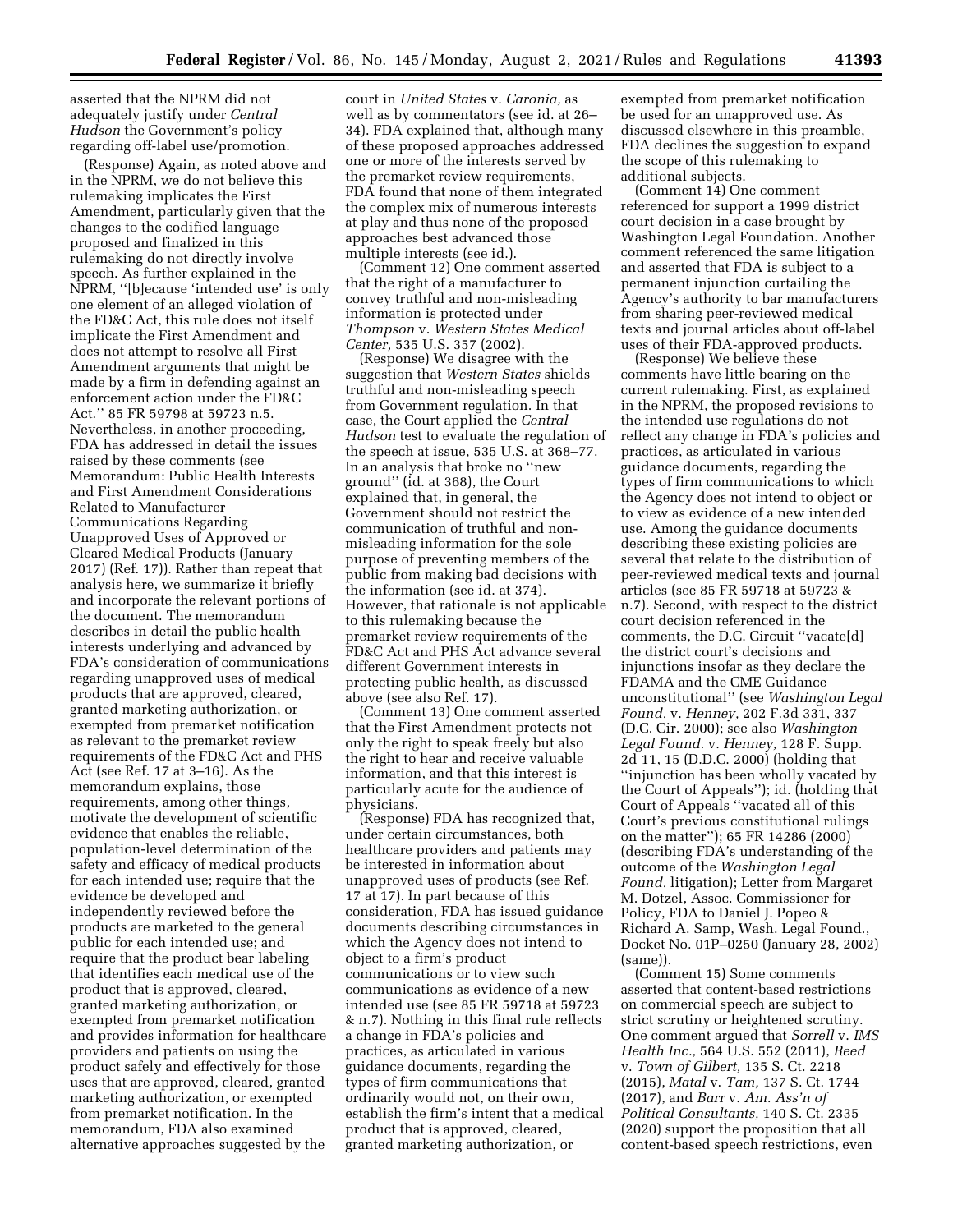those involving commercial speech, are subject to strict scrutiny, effectively overruling the *Central Hudson* and *Wisconsin* v. *Mitchell* lines of cases. Relying primarily on *Sorrell* and mentioning *Barr,* another comment asserted that FDA understated the constitutional limits on its authority in the NPRM. Another comment suggested that heightened scrutiny is warranted under *Sorrell* in the fields of medicine and public health.

(Response) We disagree. As we discussed in the NPRM, the Supreme Court in *Sorrell* suggested that contentand speaker-based restrictions would be subject to ''heightened scrutiny,'' but nevertheless continued to apply the ''commercial speech inquiry'' as outlined in *Central Hudson* (85 FR 59718 at 59724 n.11). Several courts of appeals have subsequently concluded that *Sorrell* did not overrule or fundamentally alter the *Central Hudson*  analysis (see *Retail Digital Network, LLC*  v. *Prieto,* 861 F.3d 839, 846 (9th Cir. 2017) (en banc) (*Sorrell* ''did not mark a fundamental departure from *Central Hudson'*s four factor test, and *Central Hudson* continues to apply'' to regulations of commercial speech, regardless of whether they are content based); *Missouri Broad. Ass'n* v. *Lacy,*  846 F.3d 295, 300 n.5 (8th Cir. 2017) (''The upshot [of *Sorrell*] is that when a court determines commercial speech restrictions are content- or speakerbased, it should then assess their constitutionality under *Central Hudson.*'') (quotation marks omitted; alteration in original); see also *Vugo, Inc.* v. *City of New York,* 931 F.3d 42, 50 (2d Cir. 2019) (''No Court of Appeals has concluded that *Sorrell* overturned *Central Hudson.* We agree with our sister circuits that have held that *Sorrell*  leaves the *Central Hudson* regime in place, and accordingly we assess the constitutionality of the City's ban under the *Central Hudson* standard.''), *cert. denied,* 140 S. Ct. 2717 (2020)).

In *Reed* v. *Town of Gilbert,* the Court applied strict scrutiny to content-based restrictions on non-commercial speech in sign ordinances. Although some of the language in the majority opinion in that case is broad, most lower courts have subsequently rejected arguments that *Reed* applies to the regulation of commercial speech (see, e.g*., Vugo, Inc.*  v. *City of New York,* 931 F.3d 42, 49– 50 & n.6 (2d Cir. 2019) (holding that *Central Hudson* still applies to commercial speech after *Reed* and *Sorrell*), *cert. denied,* 140 S. Ct. 2717 (2020); *Nationwide Biweekly Admin., Inc.* v. *Owen,* 873 F.3d 716, 732 (9th Cir. 2017) (''*Reed* did not relate to commercial speech . . . and therefore

did not have occasion to consider th[at] doctrine[.]'')). Indeed, as one comment noted, in *Matal* v. *Tam,* a decision regarding content-based commercial speech issued after *Reed,* only *one*  Justice advocated overruling *Central Hudson* in favor of strict scrutiny (137 S. Ct. 1744, 1769 (2017) (Thomas, J., concurring in part and concurring in the judgment)). No other Justice joined that opinion. While no First Amendment analysis garnered five votes in *Matal,*  one four-Justice opinion applied *Central Hudson* (id. at 1764); the other four-Justice opinion stated that heightened scrutiny should be applied to *viewpoint*  discrimination, but explained that viewpoint discrimination is an ''egregious'' subcategory of contentbased regulation, and further noted that regulations regarding product labeling or consumer protection may be evaluated differently from the trademark matter at issue in that case (id. at 1766, 1768).

There was similarly no majority First Amendment analysis in *Barr* v. *Am. Ass'n of Political Consultants,* 140 S. Ct. 2335 (2020). There, the plurality opinion explained that strict scrutiny should be applied to a law that singled out a specific subject matter for differential treatment—permitting robocalls for collecting money owed to the Government while prohibiting robocalls for all other purposes (see id. at 2346). Similarly, Justice Gorsuch's opinion emphasized that the statute under review favored certain voices while punishing others (see id. at 2364) (Gorsuch, concurring in the judgment in part and dissenting in part). In addition, the plurality opinion further circumscribed the scope of its holding: ''The issue before us concerns only robocalls to cell phones. . . . Our decision is not intended to expand existing First Amendment doctrine or to otherwise affect traditional or ordinary economic regulation of commercial activity'' (see id. at 2347; see also *Am. Hosp. Ass'n* v. *Azar,* 983 F.3d 528, 542 (D.C. Cir. 2020) (in upholding an HHS rule challenged in part on First Amendment grounds, the court distinguished *Barr* on the grounds that the restrictions in *Barr* involved political speech and the regulation at issue in *Am. Hosp. Ass'n* involved ordinary regulation of commercial activity)).

Accordingly, given that the Supreme Court has not overruled *Central Hudson*  or *Wisconsin* v. *Mitchell* and given that the laws being reviewed in the cited cases were quite different from the premarket review provisions of the FD&C Act, we believe it would be wrong to conclude that the Supreme Court has

implicitly but sweepingly reversed these long-standing precedents to invalidate the regulatory regime under the FD&C Act. And even if some form of heightened scrutiny were applicable to reliance on speech as evidence of intended use, FDA believes that the public health necessity of the premarket review provisions discussed in this preamble, including its references, justifies and necessitates this regime under any standard.

(Comment 16) One comment asserted that scientific speech has been recognized as core speech that merits the highest degree of constitutional protection, citing *Washington Legal Foundation* v. *Friedman,* 13 F. Supp. 2d 51, 62 (D.D.C. 1998).

(Response) FDA agrees that, in certain contexts, scientific speech merits the highest degree of constitutional protection. However, the comment failed to note that the cited opinion determined that scientific speech will be evaluated under the First Amendment as commercial speech when a commercial entity seeks to distribute it in order to increase its sales of the product (see id. at 64–65).

(Comment 17) One comment urged FDA to follow the Sixth Circuit's decision in *Int'l Outdoor, Inc.* v. *City of Troy,* 974 F.3d 690 (6th Cir. 2020), which the comment claimed held that all content-based speech restrictions are subject to strict scrutiny, even when the restrictions concern commercial speech.

(Response) FDA declines that suggestion for several reasons. First, *Int'l Outdoor*—like *Reed*—involved review of a sign ordinance, which does not raise the same complex regulatory and public health issues as premarket review under the FD&C Act and PHS Act. Second, a holding that strict scrutiny applies to all content-based commercial speech would run contrary to the weight of circuit court authority discussed above, including the Second Circuit's recent decision in *Vugo, Inc.*  confirming that *Central Hudson*  continues to govern review of commercial speech (see 931 F.3d at 50). Third, the Sixth Circuit in *Int'l Outdoor*  did not actually hold that strict scrutiny applies to all content-based commercial speech; the Sixth Circuit distinguished *Vugo* on the ground that the Second Circuit case involved only commercial speech, where *Int'l Outdoor* involved both core and commercial speech (see 974 F.3d at 705).

(Comment 18) One comment asserted that FDA should not continue to rely on *Wisconsin* v. *Mitchell* and its progeny because the district court in *Amarin Pharma, Inc.* v. *FDA,* 119 F. Supp. 3d 196 (S.D.N.Y. 2015) construed *United*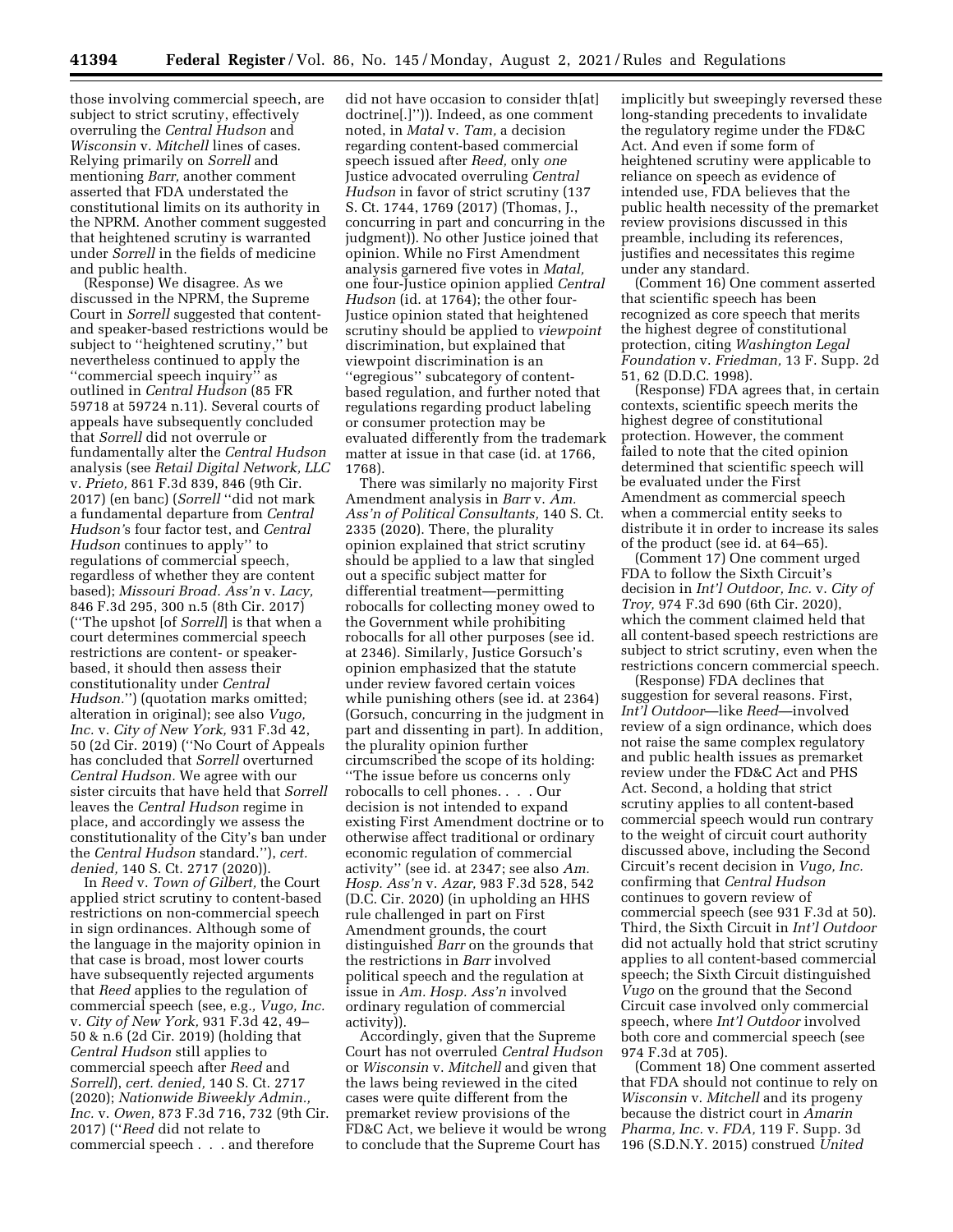*States* v. *Caronia,* 703 F.3d 149 (2d Cir. 2012) to foreclose that position. Another comment similarly argued that the NPRM understated the meaning and impact of *Caronia.* 

(Response) We disagree. As we explained in the NPRM, the Second Circuit has explicitly confirmed contrary to the cited conclusion in *Amarin*—that *Caronia* ''left open the government's ability to prove misbranding on a theory that promotional speech provides evidence that a drug is intended for a use that is not included on the drug's FDAapproved label.'' *United States ex rel. Polansky* v. *Pfizer, Inc.,* 822 F.3d 613 n.2 (2d Cir. 2016). And the Second Circuit has more generally confirmed the continued viability of the *Wisconsin*  v. *Mitchell* theory after *Caronia,* finding a First Amendment challenge to reliance on speech to show an element of violation ''meritless'' because ''the speech is not 'itself the proscribed conduct.' '' *United States* v. *Pierce,* 785 F.3d 832, 841 (2d Cir. 2015) (quoting *Caronia,* 703 F.3d at 161). It is also noteworthy that the first comment did not cite any case other than *Amarin,* a district court decision on a motion for a preliminary injunction, in support of its position limiting the application of *Wisconsin* v. *Mitchell.* Indeed, decisions from other circuits issued after *Caronia*  have upheld the application of *Wisconsin* v. *Mitchell* in the context of the premarket review requirements of the FD&C Act (see *Nicopure Labs, LLC*  v. *FDA,* 944 F.3d 267, 283 (D.C. Cir. 2019); *United States* v. *Lebeau,* 654 Fed. App'x 826, 830–31 (7th Cir. 2016); *United States* v. *Facteau,* 2020 U.S. Dist. LEXIS 167169 (D. Mass. September 14, 2020); *United States* v. *Cole,* 84 F. Supp. 3d 1159, 1166 (D. Or. 2015)).

#### *E. Comments and Responses Regarding the Fifth Amendment*

(Comment 19) Some comments questioned the constitutionality of the intended use regulations and asserted that the Fifth Amendment requires that the boundaries between permissible and impermissible communications be clearly drawn, particularly with respect to matters involving speech. One comment criticized FDA's reliance on guidance documents to describe its enforcement policies in this regard.

(Response) While FDA agrees that laws must give a ''person of ordinary intelligence a reasonable opportunity to know what is prohibited,'' ''meticulous specificity'' is not required (see *Grayned*  v. *City of Rockford,* 408 U.S. 104, 110 (1972)). The Supreme Court has recognized that laws may embody ''flexibility and reasonable breadth'' (see id.) and officials implementing them may ''exercise considerable discretion'' (see *Ward* v. *Rock Against Racism,* 491 U.S. 781, 794 (1989)), without the laws being declared unconstitutionally vague.

More specifically, the Supreme Court has held that ''perfect clarity and precise guidance have never been required even of regulations that restrict expressive activity'' (see *Ward,* 491 U.S. at 794 (citations omitted)). It is also well established that the use of an intent standard does not render a statute unconstitutionally vague (see *United States* v. *Williams,* 553 U.S. 285, 306 (2008); *Nat'l Ass'n of Manufacturers* v. *Taylor,* 582 F.3d 1, 26 (D.C. Cir. 2009) (''an intent standard is not per se vague, even in a statute regulating speech'')). Indeed, ''absent special circumstances not present here, there is no reason to conclude that the 'every day' task of assessing intent is inherently vague [even] when protected speech is involved'' (see *Taylor,* 582 F.3d at 27).

Moreover, courts have repeatedly rejected due process challenges to the FD&C Act as unconstitutionally vague or ambiguous. In *United States* v. *Hohensee,* 243 F.2d 367 (3d Cir. 1957), the Third Circuit rejected an unconstitutional vagueness challenge to provisions of the FD&C Act, which included the determination of intended use. In upholding the provisions, the court relied in part on the Supreme Court determination that the FD&C Act should ''be given a liberal interpretation to effectuate its high purpose of protecting unwary consumers in vital matters of health" (see id. at 370; see also *United States* v. *Sullivan,* 332 U.S. 689, 695 (1948) (rejecting due process challenge to FD&C Act and finding no ambiguity in the misbranding language); *United States* v. *Caputo,* 517 F.3d 935, 941 (7th Cir, 2008) (rejecting argument that line between new and modified devices is too vague to be enforceable); *V.E. Irons* v. *United States,* 244 F.2d 34, 45 (First Cir. 1957) (rejecting as ''untenable'' the claim that the FD&C Act's misdemeanor misbranding provisions are unconstitutionally vague and upholding misbranding conviction for distribution of vitamin and mineral products shown to be intended for use as drugs.); *United States* v. *General Nutrition, Inc.,* 638 F. Supp. 556, 564 (W.D.N.Y. 1986) (''The Act on numerous occasions has been upheld against vagueness challenges . . . and this Court is unaware of any case holding any provision of the Act void for vagueness in any circumstance.'') (citations omitted)).

The first FDA regulation describing how ''intended use'' is determined was issued in 1952 (see 17 FR 6818, 6820 (1952) (Ref. 1)), and there have been only minor amendments since that time, including those being made through this rulemaking. Over nearly seven decades, medical product manufacturers have shown little difficulty in understanding how the regulations are applied. And, as noted in the NPRM, FDA has issued several guidance documents that describe circumstances in which the Agency does not intend to object to a firm's product communications or to view such communications as evidence of a new intended use (85 FR 59718 at 59723). FDA issues these guidance documents to better inform stakeholders regarding its policies, and feedback from stakeholders has generally been positive. The NPRM also goes further than previous rulemakings related to these regulations in providing illustrative examples of types of evidence that would and would not be relevant to establishing intended use. Accordingly, we do not believe that the intended use regulations are unconstitutionally vague.

#### *F. Comments and Responses Regarding Definitions*

(Comment 20) Some comments suggested clarifying and defining the terms ''intended use'' and ''indications for use'' as these terms are used for devices in § 801.4. One comment suggested defining these terms by adopting definitions used in other FDA regulations and guidance documents. The comment also suggested clarifying the definitions of ''intended use'' and ''indications for use'' as part of a substantial equivalence determination for a device and distinguishing these terms from the intended use regulations for drugs.

(Response) FDA disagrees with these comments. The intended use regulations, including § 801.4, describe the types of evidence relevant to determining a product's intended uses under the FD&C Act, the PHS Act, and FDA's implementing regulations. The term ''indications for use'' is not used in this rulemaking and as such, FDA does not believe there is a need to define the term here. Further, FDA's substantial equivalence determination during its review of a premarket notification is beyond the scope of this rulemaking.

(Comment 21) Several comments suggested revising § 801.4 to expressly include devices that are legally marketed without approval or clearance, such as devices exempt from premarket notification and granted marketing authorization. Some comments asserted that the terms ''approved or cleared medical products'' and ''approved or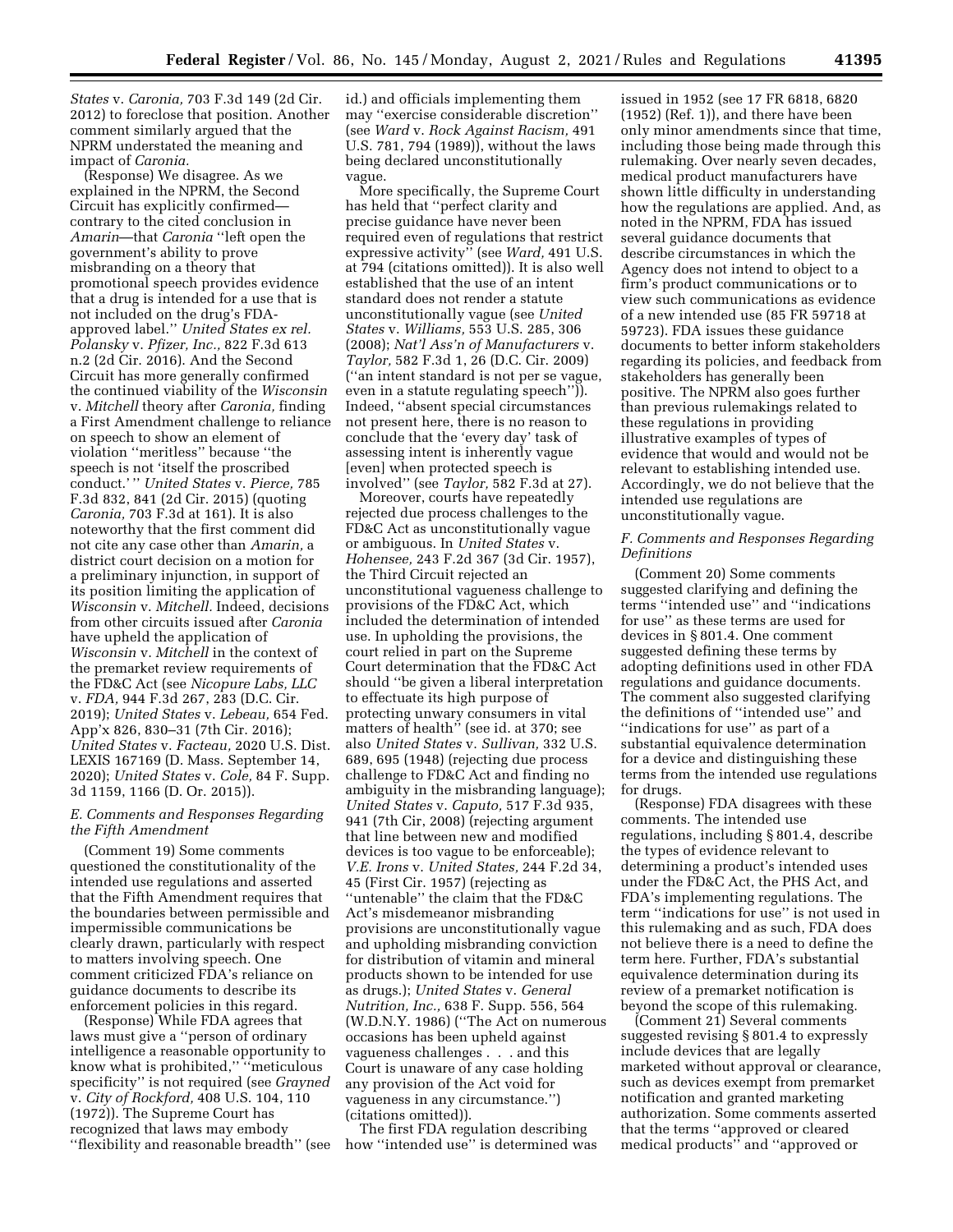cleared medical uses'' do not include such legally marketed devices and asked FDA to modify these terms to include 510(k)-exempt devices. One comment also suggested that FDA recognize how its review of drug and device labeling differ.

(Response) FDA agrees with adding language to § 801.4 to clarify that the regulation applies to devices that are exempt from premarket notification and devices that are granted marketing authorization through De Novo classification. We are adding the phrase ''granted marketing authorization, or exempt from premarket notification'' to the fourth sentence of § 801.4 to make this clarification.

FDA declines to compare FDA's review of drug and device labeling because such comparison is beyond the scope of this rulemaking.

(Comment 22) Some comments suggested defining the terms ''unapproved new use for an approved or cleared'' and ''unapproved use of an approved product'' in the codified. Another comment asserted that these terms were not consistently used throughout the preamble.

(Response) We have included related terms and phrases in the definitions section of the preamble above to help clarify our use of these and similar phrases. We do not believe that it is necessary to include these definitions in the codified language.

(Comment 23) Some comments requested FDA expressly include laboratorians in the definition of ''healthcare providers.''

(Response) The term ''healthcare provider'' includes a non-exhaustive list of individuals who are licensed or otherwise authorized by the State to prescribe, order, administer, or use medical products in a professional capacity. In some cases, this may include such licensed or otherwise State-authorized individuals with certain roles in a laboratory.

#### *G. Comments and Responses Regarding*  ''*Safe Harbors*''

(Comment 24) A number of comments suggested modifications to FDA policies that the comments sometimes refer to as ''safe harbors'' for certain kinds of medical product communications. Some comments suggested the establishment of a ''safe harbor'' for scientific exchange, whereby scientific exchange would be excluded from determinations of intended use. Other comments suggested the creation of ''safe harbors'' for other types of communications, including discussions with healthcare providers about investigational uses, discussions held in the course of

providing training or demonstrations to healthcare providers, market research about unapproved uses, and communications related to the collection of postmarket data. Another comment urged that FDA ''codify in binding regulations its policies regarding manufacturer communication of scientific and medical information,'' noting that guidance documents are not binding on enforcement authorities including the Department of Justice.

(Response) FDA welcomes and will continue to consider these comments related to ''safe harbors.'' However, the recommendations made in these comments go beyond the scope of this rulemaking, which is ''to conform §§ 201.128 and 801.4 to reflect how the Agency currently applies them to drugs and devices,'' 80 FR 57756 (2015). This rule, as proposed and as finalized, does not reflect a change in FDA's policies and practices regarding the types of firm communications that ordinarily would not, on their own, establish a new intended use. Expanding the scope of this rule to codify FDA's acknowledged ''safe harbors'' or to acknowledge additional ''safe harbors,'' as suggested in these comments, might warrant reproposing the rule to solicit additional input, unduly delaying the Agency's clarification of its regulations on intended use. Therefore, while FDA will continue to consider the issues raised by these comments, the Agency declines the present suggestions to modify its acknowledged ''safe harbors'' or codify them in the intended use regulation.

With regard to the suggestion that the Agency establish a ''safe harbor'' for scientific exchange, whereby scientific exchange would be excluded from determinations of intended use: the Agency notes that if all scientific exchange were excluded from determinations of intended use, companies might have an incentive to create and promote new intended uses for marketed products based on incomplete or otherwise flawed data. That outcome would not serve the public health. At the same time, FDA recognizes the importance of scientific exchange, including information regarding unapproved uses of products that healthcare providers may choose to take into account when making professional judgments regarding the use of medical products that are approved, cleared, granted marketing authorization, or exempted from premarket notification. Balancing these public health considerations, some of which are in tension with each other, is a complex and important task. FDA believes this rulemaking, the purpose of which is to finalize amendments to the

intended use regulations, is not the appropriate forum to resolve separate questions relating to scientific exchange. As noted in the NPRM, FDA has issued several guidance documents that describe circumstances in which the Agency does not intend to object to a firm's medical product communications or to view such communications as evidence of a new intended use. See 85 FR 59718 at 59723 n.7. This final rule does not disturb any of FDA's acknowledged ''safe harbors,'' including those that encompass various types of scientific exchange. In addition, as discussed in the preamble to the proposed rule, a firm's knowledge of off-label use plus safe-harbored communication would not, without more, be determinative of a new intended use. See 85 FR 59718 at 59725.

#### *H. Comments and Responses Regarding Examples*

(Comment 25) One comment requests that FDA clarify, consistent with the Government's brief filed in *Par Pharmaceutical Inc.* v. *United States,*  1:11-cv-01820 (D.D.C.), that the example of ''repeated proactive detailing'' in the preamble to the proposed rule would not create a new intended use if the firm's communications with the healthcare professionals are consistent with the approved labeling.

(Response) FDA declines the suggestion because FDA does not believe the proposed clarification is warranted. As explained in the preamble, the revisions to the intended use regulations do not reflect a change in FDA's policies and practices, including as articulated in various guidance documents, regarding the types of firm communications that ordinarily would not, on their own, establish the firm's intent that a medical product that is approved, cleared, granted marketing authorization, or exempted from premarket notification be used for an unapproved use (see 85 FR 59718 at 59723). The NPRM references guidance documents including FDA Guidance for Industry, ''Medical Product Communications That Are Consistent With the FDA-Required Labeling—Questions and Answers,'' June 2018 (see id. Ref. 5). As explained in that guidance, FDA does not intend to rely exclusively on a firm's communication of information that is consistent with a medical product's FDA-required labeling to establish a new intended use. The example in the NPRM, however, describes a circumstance involving a patient population that does not fall within the product's approved population (see 85 FR 59718 at 59725) and, to the extent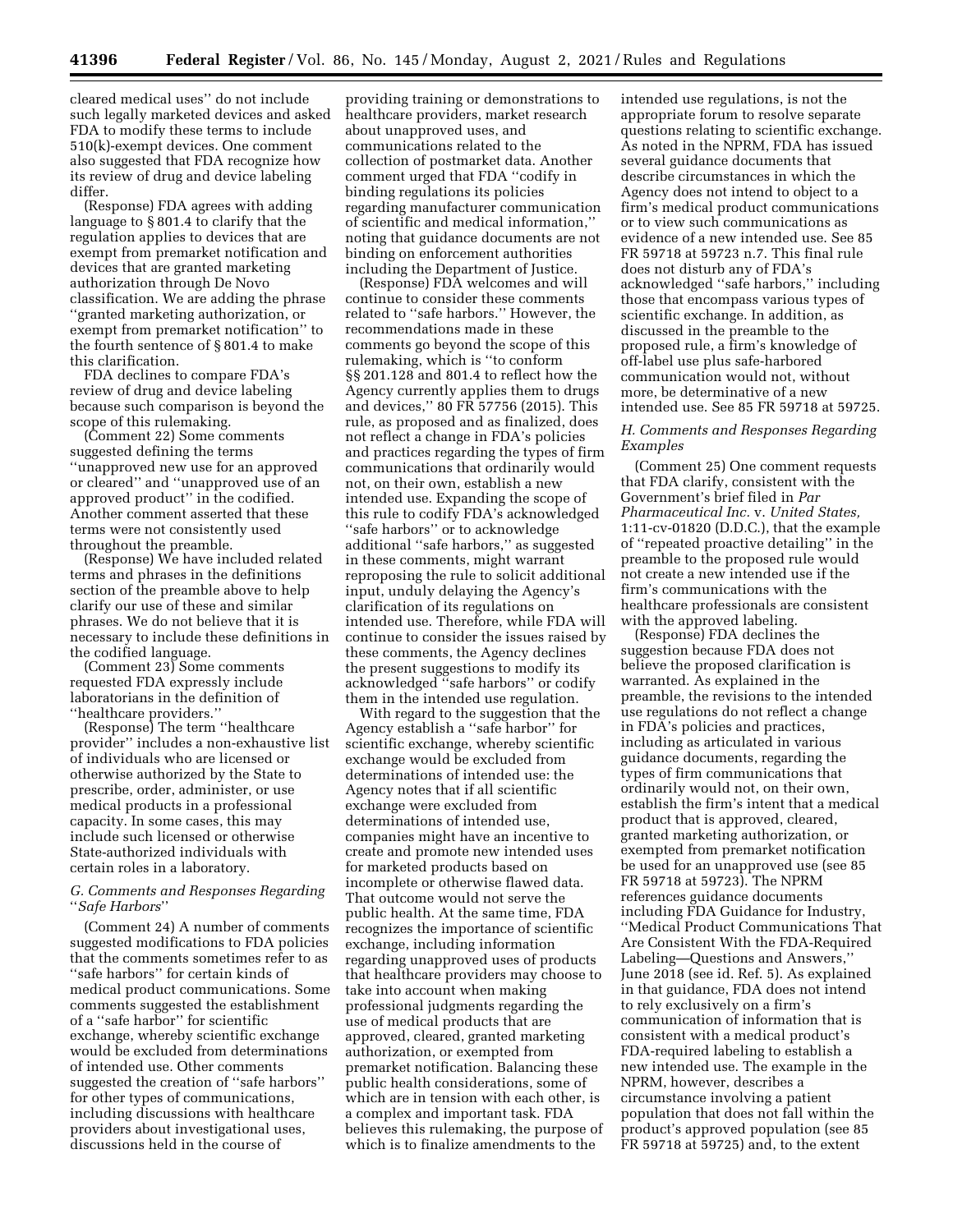the communication relates to a patient population outside the approved patient population reflected in the FDArequired labeling, the communication may not be considered consistent with the approved labeling. The *Par* brief cited in the comment confirms that a manufacturer's communication of information regarding an *approved use*  to a physician whose patients do not fall within the product's approved population would not by itself establish a new intended use, but may be relevant together with other evidence in establishing the manufacturer's intent to distribute the product for an

unapproved use (Ref. 3 at 17–18).

(Comment 26) Several comments requested modification to or clarification of the examples provided in section V.C. of the preamble to the proposed rule.

(Response) We decline to make the requested modifications to the examples. These examples were provided to illustrate evidence that, standing alone, would not be determinative of intended use, and they remain illustrative of that point. Although one comment suggested that the examples caused further confusion, most commenters indicated that the examples were helpful and encouraged FDA to offer additional examples. We continue to believe the examples provided in the preamble to the NPRM are helpful, and we are providing additional examples below. The list of examples in the proposed rule is not intended to be comprehensive or restrictive. Each scenario described in the preamble is fact-specific, and, under other circumstances or in other contexts, similar material may be evaluated differently.

(Comment 27) Several comments requested that FDA describe the intended use framework from the device industry perspective and provide additional device-specific examples.

(Response) The examples FDA provided in the preamble to the proposed rule were provided for illustrative purposes only and were not intended to be comprehensive or restrictive. In our responses to comments 7, 8, and 9 in this final rule preamble, we have provided additional examples of types of evidence 3 related

to product design and composition that may be relevant when determining a medical device's intended use. Those examples describe evidence that *may be relevant,* but is not necessarily determinative, to establishing intended use.

To further clarify this regulation as it applies to devices, we are providing here additional device-specific examples of types of evidence that may be relevant, but are not necessarily determinative, in establishing intended use. As with the examples in the preamble to the proposed rule, the following examples are fact-specific and are provided for illustrative purposes only.

• Marketing a medical device with a name that implies a use to affect a particular organ or system of the body. Example: ''CardioCalm.''

• Designing a non-vascular stent with a coating clinically known to change calcification of blood vessels.

• Marketing a device that uses ultrasonic waves as a therapeutic massager, despite the fact that ultrasonic waves do not physically massage tissue but rather affect the underlying tissue through a sonic mechanism.

#### *I. Comments on Codified Text and FDA Responses*

(Comment 28) In the NPRM, FDA proposed to amend §§ 201.128 and 801.4 to provide that a firm would not be regarded as intending an unapproved new use for an approved drug or for a device approved, cleared, granted marketing authorization, or exempted from premarket notification based solely on that firm's knowledge that such drug or device was being prescribed or used by healthcare providers for such use. One commenter argued that FDA should delete ''solely'' from the regulations on intended use because this phrasing suggests that a firm's knowledge of unapproved use could be used in combination with other factors to determine the intended use of a product. Another commenter suggested that FDA should replace ''solely'' with a term that would clarify that such knowledge would be relevant only if such use is widespread and if a company's promotional activities are a primary reason for this widespread offlabel use. This commenter also maintained that the final rule should be clear that only activities that are, at their core, promotional should be relevant for determining intended use.

(Response) FDA disagrees with these comments. The use of the word ''solely''

in §§ 201.128 and 801.4 is intended to convey that FDA does not intend to consider a firm's knowledge that a healthcare provider has used or prescribed the firm's medical product that has been approved, cleared, granted marketing authorization, or is exempt from 510(k) for an unapproved use, *by itself,* as sufficient to establish intended use. The removal of the word ''solely'' from the regulation and the suggestion that FDA consider only activities that are fundamentally promotional in determining intended use would be inconsistent with the Agency's longstanding position that determining a product's intended use is a factspecific inquiry and that FDA may consider all relevant sources of evidence. These sources of evidence may include a firm's knowledge that a healthcare provider has used or prescribed the firm's medical product that is approved, cleared, granted marketing authorization, or exempted from premarket notification for an unapproved use, and may include activities that are not strictly promotional in nature. In short, direct promotion of the use is not necessary to establish intended use.

(Comment 29) One comment asked FDA to change ''article'' to ''device'' throughout § 801.4.

(Response) FDA disagrees with this suggestion. The use of the term ''article'' in §§ 201.128 and 801.4 is consistent with the use of that term in section 201 of the FD&C Act.

(Comment 30) A comment suggested deleting the phrase ''or used'' from the fourth sentence of § 801.4, asserting that a healthcare provider's use is not ''under the control of the firm.''

(Response) FDA disagrees with the comment's suggestion because, although the healthcare provider's use is not under the firm's control, what may be relevant to intended use is the firm's knowledge that the article is being used by the healthcare provider. As discussed above, both legislative history and the case law support reliance on actual use by healthcare providers as relevant to intended use. See, *e.g., United States* v. *An Article of Device Toftness Radiation Detector,* 731 F.2d 1253, 1257 (7th Cir. 1984); *United States* v. *22 Rectangular or Cylindrical Finished Devices,* 714 F. Supp. 1159, 1165 (D. Utah 1989); *United States* v. *Device Labeled* ''*Cameron Spitler Amblyo-Syntonizer,*'' 261 F. Supp. 243, 245 (D. Neb. 1966); H.R. Rep. No. 853, 94th Cong., 2d Sess. 14 (1976). However, a firm's knowledge that healthcare providers are prescribing or using its product that has been approved, cleared, granted marketing authorization, or is 510(k)-exempt for an

<sup>3</sup>As described in the preamble to the proposed rule, these types of evidence include express claims and representations; implied claims; product characteristics and design; and the circumstances of the product's sale or distribution (see 85 FR 59718 at 59725). In fulfilling its mission to protect the public health, FDA will evaluate the individual and unique circumstances of each case in determining a product's intended use. In some cases, a single piece of evidence may be dispositive of a product's

intended use. In others, several elements combined may establish a product's intended use.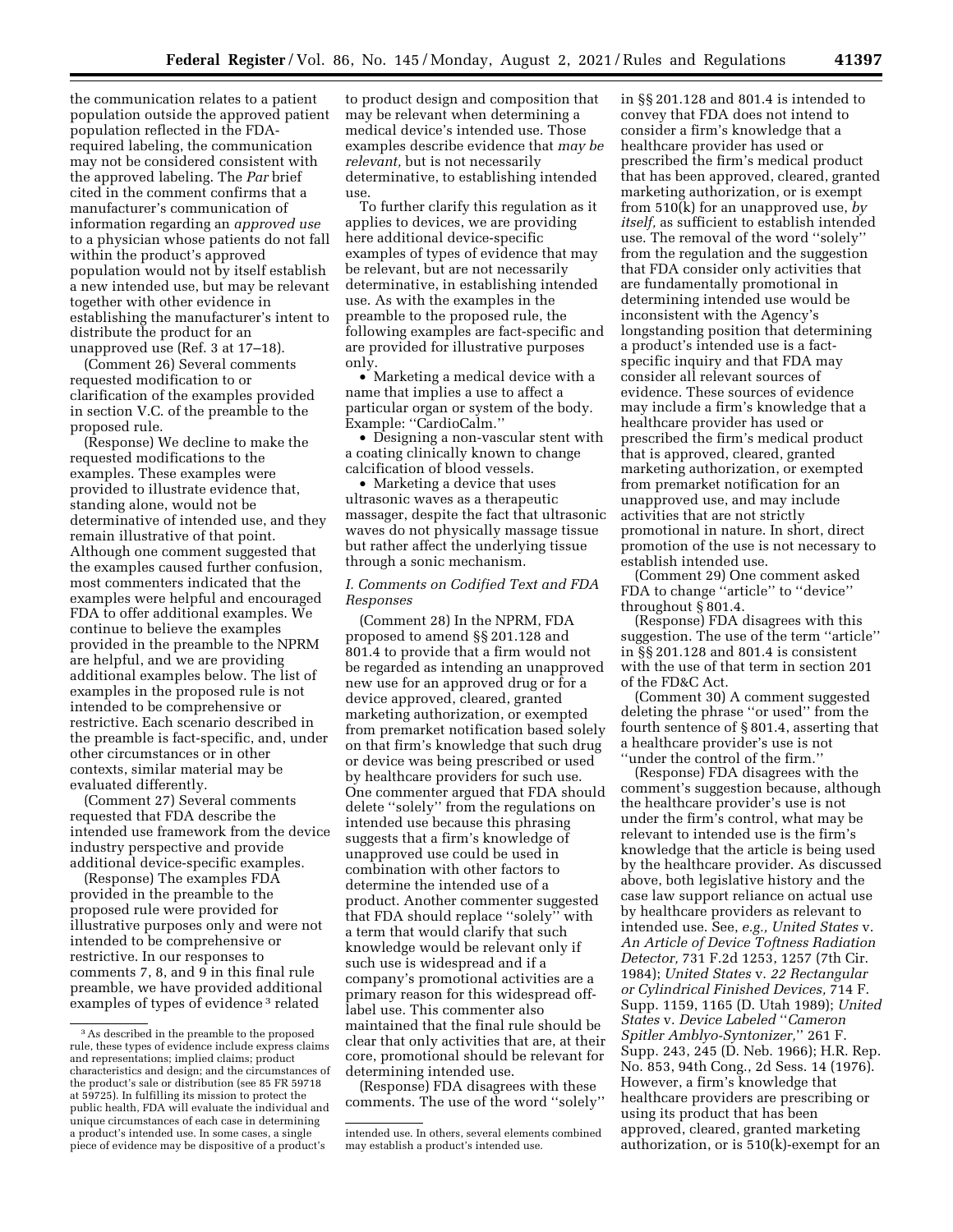unapproved use would not, by itself, automatically trigger an obligation to provide labeling for that unapproved use.

(Comment 31) One comment suggested that FDA explain how § 801.4 applies to modifications of 510(k) cleared devices.

(Response) FDA declines to adopt this suggestion because it is beyond the scope of this rulemaking.

(Comment 32) One comment stated that section 513(i)(1)(E) of the FD&C Act  $(21 \text{ U.S.C. } 360c(i)(1)(E))$  constrains how FDA ''responds to an intended use not reflected in device labeling when reviewing a 510(k)'' and that FDA ''cannot require that the company obtain clearance or approval of another potential unapproved use.'' The comment also suggested FDA disassociate intended use regulations for devices from drugs and add a reference to section  $513(i)(1)(E)$  of the FD&C Act in the codified text of § 801.4.

(Response) FDA's application of section 513(i)(1)(E) of the FD&C Act is beyond the scope of this rulemaking.

#### *J. Comments Recommending That FDA Expand the Scope of This Rulemaking*

(Comment 33) A number of comments urged FDA to expand this rulemaking beyond the scope of the proposed rule. For example, one comment urged FDA to ''complete its long-promised 'comprehensive review' of regulations to assess alignment with constitutional and statutory requirements.'' Another comment proposed that FDA adopt a regulatory approach to manufacturer speech consistent with the ''Principles on Responsible Sharing of Truthful and NonMisleading Information About Medicines with Health Care Professionals and Payers'' developed by Pharmaceutical Research and Manufacturers of America and the Biotechnology Innovation Organization.

(Response) Although FDA welcomes the submission of ideas regarding a broader list of suggested policy changes, we decline to adopt the suggestions in these comments because they are beyond the scope of this rulemaking. Expanding the scope of this rule as suggested in these comments would potentially delay FDA's clarification of its regulations on intended use. FDA has been engaged in a continuing review of regulations and policies regarding communications with healthcare providers and payors (and other similar entities with knowledge and expertise in healthcare economic analysis) regarding medical products, and has taken other initiatives as part of that effort.

(Comment 34) One comment contended that the regulatory requirements for premarket approval and authorization are too burdensome so that it is unreasonable to require that manufacturers conduct studies and submit applications for every intended use.

(Response) This comment also raises issues that are different from and beyond the scope of this rulemaking. To the extent this comment is suggesting that the best way to address complex questions concerning premarket authorization is through limiting the scope of intended use, we disagree that this is an appropriate tool.

(Comment 35) One comment requested that FDA acknowledge that healthcare providers may prescribe and use approved/cleared medical products for unapproved uses when they judge that the unapproved use is medically appropriate for their patients and that manufacturers are not required to confirm the nature of a healthcare provider's planned use for an approved medical product before distributing such product to the healthcare provider.

(Response) Healthcare providers prescribe or use medical products that are approved, cleared, granted marketing authorization, or exempted from premarket notification for unapproved uses based on their medical judgment regarding any potential benefits and risks of the unapproved use for their individual patients.4 In these limited circumstances, FDA's longstanding position is that the Agency does not consider a firm's knowledge that a healthcare provider has used or prescribed its medical product that is approved, cleared, granted marketing authorization, or exempted from premarket notification for an unapproved use, by itself, as sufficient to establish the intended use element of a prohibited act based on failing to meet applicable premarket requirements for that use or failing to provide adequate directions for use.5

5See 21 U.S.C. 331(d), 351(f), 352(f)(1), 355(a). The position described in the text does not apply to products that are not already legally marketed as

#### **VI. Effective Date**

This final rule will become effective 30 days after the date of its publication in the **Federal Register**.

#### **VII. Economic Analysis of Impacts**

*A. Introduction and Summary* 

#### 1. Introduction

We have examined the impacts of the final rule under Executive Order 12866, Executive Order 13563, the Regulatory Flexibility Act (5 U.S.C. 601–612), and the Unfunded Mandates Reform Act of 1995 (Pub. L. 104–4). Executive Orders 12866 and 13563 direct us to assess all costs and benefits of available regulatory alternatives and, when regulation is necessary, to select regulatory approaches that maximize net benefits (including potential economic, environmental, public health and safety, and other advantages; distributive impacts; and equity). This final rule is not a significant regulatory action as defined by Executive Order 12866.

The Regulatory Flexibility Act requires us to analyze regulatory options that would minimize any significant impact of a rule on small entities. We cannot predict how many companies may revise labeling, advertising, or other materials, or otherwise modify their behavior, following issuance of this rule. However, this rule would merely clarify, but not change, the types of evidence relevant to determining manufacturers' intended use of products. Because the rule would not extend FDA's authority to additional products or impose any additional requirements on currently regulated products, we expect the rule will impose negligible costs, if any. As a result, we certify that the final rule will not have a significant economic impact on a substantial number of small entities.

The Unfunded Mandates Reform Act of 1995 (section 202(a)) requires us to prepare a written statement, which includes an assessment of anticipated costs and benefits, before proposing ''any rule that includes any Federal

<sup>4</sup>FDA generally does not seek to interfere with the exercise of the professional judgment of healthcare providers in prescribing or using, for unapproved uses for individual patients, most legally marketed medical products. This longstanding position has been codified with respect to devices (see 21 U.S.C. 396). Although FDA generally does not seek to interfere with the exercise of the professional judgment of veterinarians, certain unapproved uses of drugs in animals are not permitted (see section 512(a)(4) and (5)) of the FD&C Act (21 U.S.C. 360b(a)(4) and (5) and 21 CFR part 530) and result in the drug being deemed ''unsafe'' and therefore adulterated under sections 512 and 501(a)(5) (21 U.S.C. 351(a)(5)) of the FD&C Act.

medical products for at least one use. Similarly, nothing in this regulation or preamble is intended to impact the application of 21 U.S.C. 333(e), which, subject to limited exceptions, penalizes anyone who ''knowingly distributes, or possesses with intent to distribute, human growth hormone for any use in humans other than the treatment of disease or other recognized medical conditions, where such use has been authorized by the Secretary of Health and Human Services under section 505 and pursuant to the order of a physician.'' Further, Congress or the Agency could promulgate other provisions regarding specific products or classes of medical products that recognize knowledge as sufficient evidence of a particular element of a prohibited act.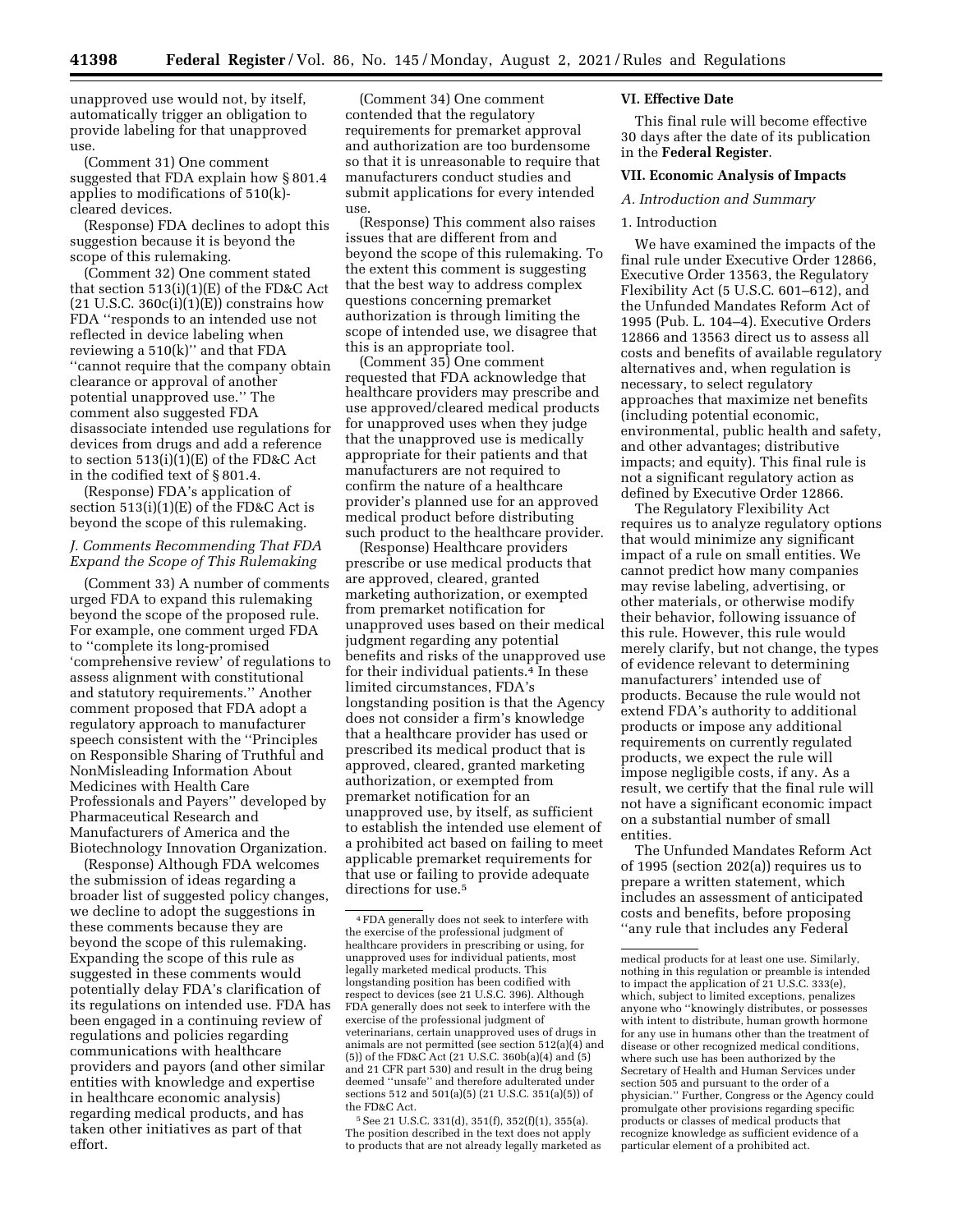mandate that may result in the expenditure by State, local, and tribal governments, in the aggregate, or by the private sector, of \$100,000,000 or more (adjusted annually for inflation) in any one year.'' The current threshold after adjustment for inflation is \$158 million, using the most current (2020) Implicit Price Deflator for the Gross Domestic Product. This final rule would not result in an expenditure in any year that meets or exceeds this amount.

2. Summary of Costs and Benefits

The final rule clarifies but does not change FDA's interpretation and application of existing intended use regulations for medical products.

The benefits of this rule are additional clarity and certainty for manufacturers and stakeholders regarding evidence that is relevant in evaluating whether an article is intended for use as a drug or device.

This final rule is not expected to impose any significant additional costs on firms. Although this rule may impact firms' future marketing, product development, and communication strategies, firms are not required to make any changes to labeling, marketing materials, or operating procedures. Additionally, this rule does not extend FDA's jurisdiction to any new products.

| TABLE 1-SUMMARY OF BENEFITS, COSTS, AND DISTRIBUTIONAL EFFECTS OF FINAL RULE |  |  |  |
|------------------------------------------------------------------------------|--|--|--|
|------------------------------------------------------------------------------|--|--|--|

|            |                     |                                                                 |                  |                 | Units                   |                   |              |
|------------|---------------------|-----------------------------------------------------------------|------------------|-----------------|-------------------------|-------------------|--------------|
| Category   | Primary<br>estimate | Low<br>estimate                                                 | High<br>estimate | Year<br>dollars | Discount<br>rate<br>(%) | Period<br>covered | <b>Notes</b> |
| Benefits:  |                     | <br>                                                            | <br>             |                 | 3<br>3                  | <br><br><br>      |              |
|            |                     | Clarification of intended use<br>interpretation and application |                  |                 |                         |                   |              |
| Costs:     |                     | <br>.                                                           | <br><br>.        | .<br>           | 3<br>3                  | <br><br><br>      |              |
|            |                     | Negligible costs, if any                                        |                  |                 |                         |                   |              |
| Transfers: |                     | <br>                                                            | <br>             | <br>            | 7<br>3                  | <br>              |              |
|            | From:               |                                                                 |                  | To:             |                         |                   |              |
|            |                     |                                                                 | .                |                 | 7<br>3                  | <br>              |              |
|            | From:               |                                                                 |                  | To:             |                         |                   |              |
| Effects:   |                     |                                                                 |                  |                 |                         |                   |              |

State, Local or Tribal Government: None. Small Business: None. Wages: None. Growth: None.

3. Comments on the Preliminary Economic Analysis of Impacts and Our Response

We did not receive any comments on the Preliminary Economic Analysis of Impacts.

4. Summary of Changes

We have made no significant changes from the Preliminary Economic Analysis of Impacts.

*B. Final Economic Analysis of Impacts* 

#### 1. Background

This rule clarifies FDA's longstanding position that the intended use of a drug or device product can be based on any relevant source of evidence by describing types of evidence relevant to the intended use of a product and types

of evidence that, standing alone, are not determinative of intended use.

One important clarification involves a manufacturer's knowledge of unapproved uses of its approved product. Current versions of §§ 201.128 and 801.4 specify that a manufacturer of a drug (§ 201.128) or device (§ 801.4) must include adequate labeling if it knows its product is used for an unapproved purpose. The September 2015 proposed rule (80 FR 57756 at 57764) removed the sentence regarding the requirement to provide adequate labeling if a firm knows its product is being used for an unapproved use. The amended January 2017 final rule (82 FR 2193 at 2217) was intended to clarify FDA's position by requiring manufacturers to include adequate labeling ''if the totality of the evidence

establishes that a manufacturer objectively intends that a drug introduced into interstate commerce by him is to be used for conditions, purposes, or uses other than ones for which it is approved (if any).''

In the **Federal Register** of February 7, 2017 (82 FR 9501), FDA delayed the effective date of the January 2017 final rule until March 2017. In February 2017, various industry organizations filed a petition raising concerns with the January 2017 final rule, requesting reconsideration and a stay. The petition requested that FDA reconsider the amendments to the ''intended use'' regulations and issue a new final rule that, with respect to the intended use regulations at §§ 201.128 and 801.4, reverted to the language of the September 2015 proposed rule. The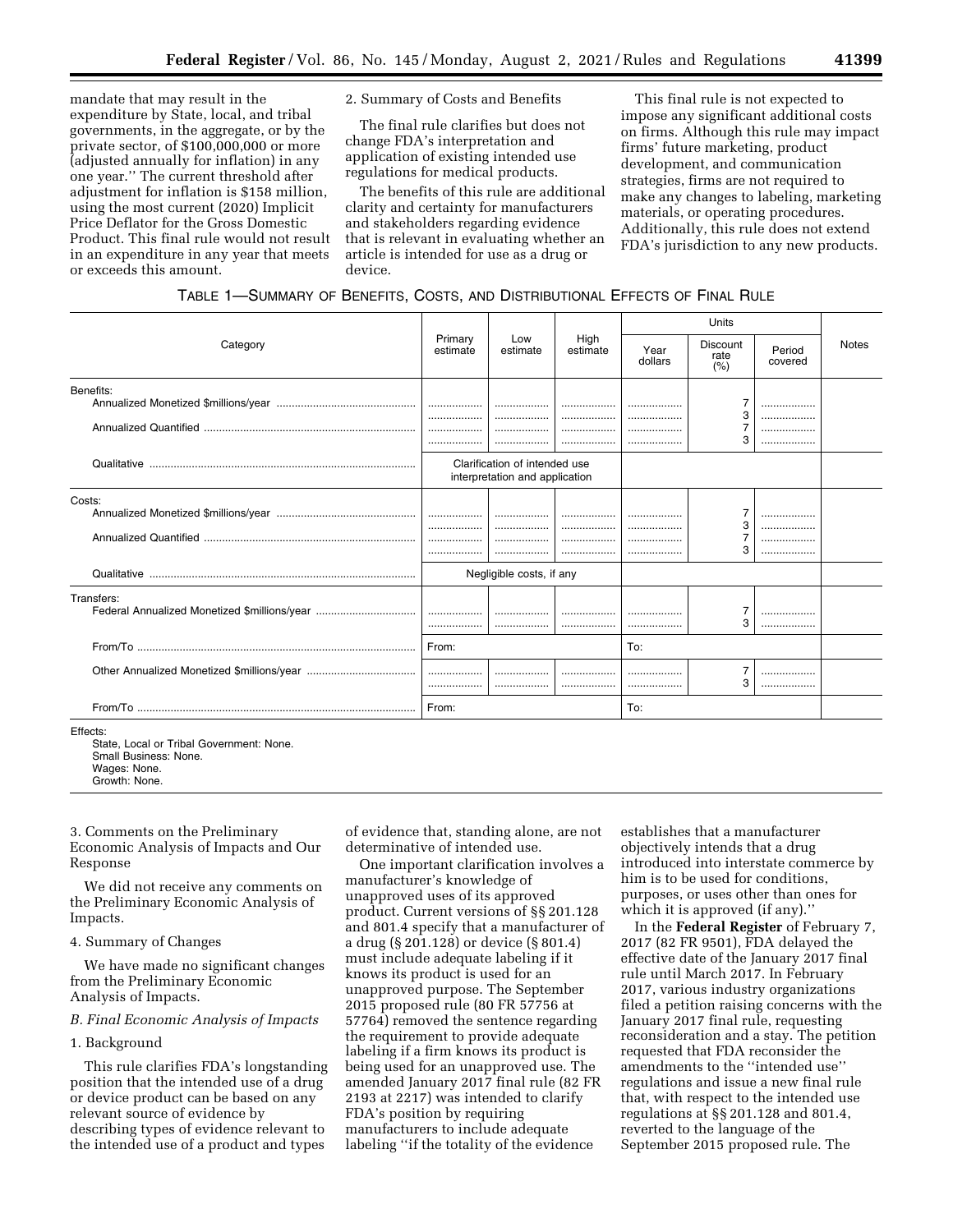petition also requested that FDA indefinitely stay the rule because petitioners argued that the final rule was issued in violation of the fair notice requirement under the Administrative Procedure Act and that the ''totality of the evidence'' language in the 2017 final rule was a new and unsupported legal standard.

In the **Federal Register** of March 20, 2017 (82 FR 14319), FDA further delayed the effective date of the final rule until March 2018 and opened the docket for additional public comment. Following some comments supporting the delay and proposing specific changes to the language in §§ 201.128 and 801.4, on March 16, 2018 (83 FR 11639), FDA delayed the amendments to §§ 201.128 and 801.4 until further notice. This final rule adopts the general approach set forth in the September 2015 proposed rule by deleting the final sentence; the final rule also clarifies FDA's interpretation and application of evidence relevant to determining intended use.

#### 2. Benefits of the Final Rule

The final rule clarifies FDA's existing interpretation of the determination of the intended use of drugs and devices. This clarification should reduce manufacturer and stakeholder uncertainty regarding the scenarios in which specific types of evidence may or

may not show a product is intended for a drug or device use. The removal of the final sentence in §§ 201.128 and 801.4 and the inclusion of new clarifying clauses (''provided, however, that a firm would not be regarded as intending an unapproved new use for [a medical product that is approved, cleared, granted marketing authorization, or exempted from premarket notification] based solely on that firm's knowledge that such [product] was being prescribed or used by health care providers for such use'') resolve questions about whether manufacturers need to think about developing an action plan or strategy related to a potential new intended use of their medical products that are approved, cleared, granted marketing authorization, or exempted from premarket notification simply because a manufacturer has knowledge of unapproved uses of these products by third parties. We believe this clarification is the benefit of the final rule.

#### 3. Costs of the Final Rule

The final rule is not expected to impose significant additional costs on manufacturers and distributors of FDAregulated products. The final rule does not extend FDA's regulatory authority to any new or additional products, nor

does the rule change the current approach to evaluating intended use or impose any additional requirements on manufacturers or distributors. We do not have any reason to believe firms will change their marketing or operating procedures as a result of this rule. We do not have evidence that this final rule would impose costs on currently marketed products.

#### *C. Final Small Entity Analysis*

In table 2, we describe the Small Business Administration's size thresholds for industries affected by the final rule. Based on U.S. Census data, at least 22.9 percent of businesses in NAICS code 21323 (Tobacco Manufacturing) are considered small; at least 17.5 percent of businesses in NAICS code 32541 (Pharmaceutical and Medicine Manufacturing) are considered small; and at least 32.6 percent of businesses in NAICS code 33911 (Medical Equipment and Supplies Manufacturing) are considered small. Because the final rule is not expected to impose costs on manufacturers or distributors of FDAregulated products, the final rule is also not expected to impose costs on small entities. Therefore, we certify that the final rule will not have a significant economic impact on a substantial number of small entities.

#### TABLE 2—SMALL BUSINESS ADMINISTRATION SIZE STANDARDS FOR AFFECTED INDUSTRIES

| NAICS code                                       | Industry description                                                                                                                                                                | Small business threshold                                                                                                                                |
|--------------------------------------------------|-------------------------------------------------------------------------------------------------------------------------------------------------------------------------------------|---------------------------------------------------------------------------------------------------------------------------------------------------------|
| 312230<br>325411<br>325412<br>325413<br>325414   | Medicinal and Botanical Manufacturing<br>Pharmaceutical Preparation Manufacturing<br>In-vitro Diagnostic Substance Manufacturing<br>Biological Product (except Diagnostic) Manufac- | Fewer than 1,500 Employees.<br>Fewer than 1,000 Employees.<br>Fewer than 1,250 Employees.<br>Fewer than 1,250 Employees.<br>Fewer than 1,250 Employees. |
| 339112<br>339113<br>339114<br>339115<br>$339116$ | turina.<br>Surgical and Medical Instrument Manufacturing<br>Surgical Appliance and Supplies Manufacturing<br>Dental Equipment and Supplies Manufacturing                            | Fewer than 1,000 Employees.<br>Fewer than 750 Employees.<br>Fewer than 750 Employees.<br>Fewer than 1,000 Employees.<br>Fewer than 500 Employees.       |

#### **VIII. Analysis of Environmental Impact X. Federalism**

We have determined under 21 CFR  $25.30(h)$ , (i), and (k) that this action is of a type that does not individually or cumulatively have a significant effect on the human environment. Therefore, neither an environmental assessment nor an environmental impact statement is required.

#### **IX. Paperwork Reduction Act of 1995**

This final rule contains no collection of information. Therefore, clearance by the Office of Management and Budget under the Paperwork Reduction Act of 1995 is not required.

We have analyzed this final rule in accordance with the principles set forth in Executive Order 13132. FDA has determined that the rule does not contain policies that have substantial direct effects on the States, on the relationship between the National Government and the States, or on the distribution of power and responsibilities among the various levels of government. Accordingly, we conclude that the rule does not contain policies that have federalism implications as defined in the Executive

order and, consequently, a federalism summary impact statement is not required.

#### **XI. Consultation and Coordination With Indian Tribal Governments**

We have analyzed this rule in accordance with the principles set forth in Executive Order 13175. We have determined that the rule does not contain policies that have substantial direct effects on one or more Indian Tribes, on the relationship between the Federal Government and Indian Tribes, or on the distribution of power and responsibilities between the Federal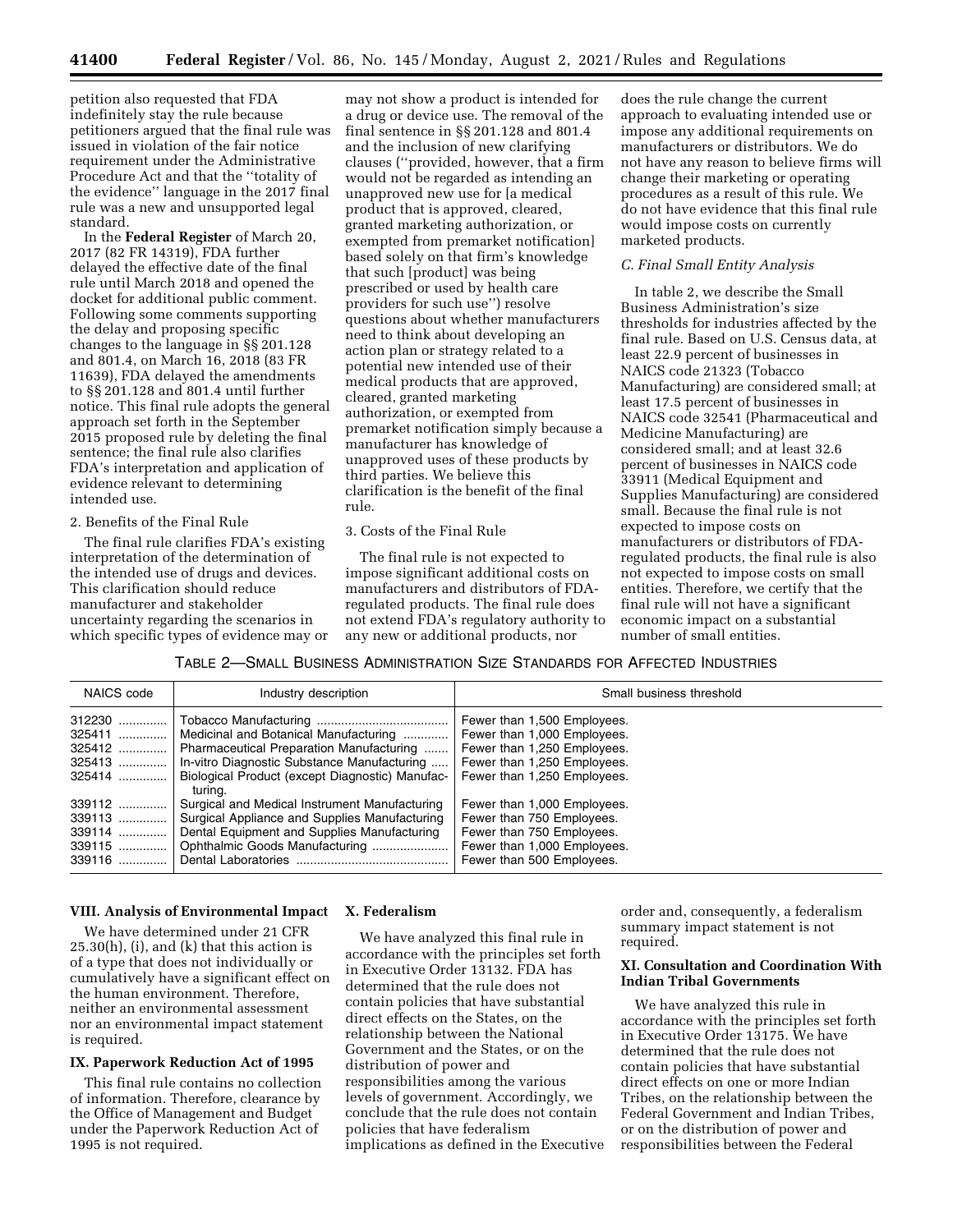Government and Indian Tribes. Accordingly, we conclude that the rule does not contain policies that have tribal implications as defined in the Executive Order and, consequently, a tribal summary impact statement is not required.

#### **XII. References**

The following references are on display at the Dockets Management Staff (see **ADDRESSES**) and are available for viewing by interested persons between 9 a.m. and 4 p.m., Monday through Friday; they are also available electronically at *[https://](https://www.regulations.gov) [www.regulations.gov](https://www.regulations.gov)*. FDA has verified the website addresses, as of the date this document publishes in the **Federal Register**, but websites are subject to change over time.

- 1. Regulations for the Enforcement of the Federal Food, Drug, and Cosmetic Act, 17 FR 6818, 6820 (1952).
- 2. U.S. Department of Justice, U.S. Attorney's Office, Northern District of Georgia, ''Five Defendants Charged With Illegally Importing Male Enhancement Products, May 29, 2014 (available at *[https://](https://www.justice.gov/usao-ndga/pr/five-defendants-charged-illegally-importing-male-enhancement-products) [www.justice.gov/usao-ndga/pr/five](https://www.justice.gov/usao-ndga/pr/five-defendants-charged-illegally-importing-male-enhancement-products)[defendants-charged-illegally-importing](https://www.justice.gov/usao-ndga/pr/five-defendants-charged-illegally-importing-male-enhancement-products)[male-enhancement-products](https://www.justice.gov/usao-ndga/pr/five-defendants-charged-illegally-importing-male-enhancement-products)*).
- 3. Defendants' Memorandum in Support of Motion to Dismiss or for Summary Judgment and in Opposition to Motion for Preliminary Injunction at 8, *Par Pharmaceutical Inc.* v. *United States,*  1:11–cv–01820 (D.D.C. December 23, 2011).
- 4. Defendants' Memorandum of Points and Authorities in Support of Motion to Dismiss or for Summary Judgment at 8–9 n.5, *Allergan Inc.* v. *United States,*  1:09–cv–01879–JDB, (D.D.C. January 11, 2010).
- 5. Plaintiff's Motion for Summary Judgment at 20–26, *United States* v. *Undetermined Quantities of Articles of Drug, Street Drug Alternatives, Identified in Attachment A, et al.,* Civil No. AW–00– 1687 (D. Md. January 12, 2001).
- 6. Government Trial Memorandum at 6, *United States* v. *Teiman,* Criminal No: 7:00CR00054 (W.D. Va. September 29, 2000).
- 7. Letter from Steven B. Barber, District Director, Cincinnati District, FDA to Marc C. Sanchez, Esq., Mood and Mind, LLC, at 9–10 (April 6, 2017).
- 8. Letter from Margaret M. Dotzel, Assoc. Commissioner for Policy, FDA to Daniel J. Popeo and Richard A. Samp, Wash. Legal Found., at 6, Docket No. 01P–0250 (January 28, 2002).
- 9. Letter from Ann Simoneau, J.D., Director, Office of Compliance and Enforcement, Center for Tobacco Products and Donald D. Ashley, J.D., Director, Office of Compliance, Center for Drug Evaluation and Research, FDA to HelloCig Electronic Technology Co., Ltd (October 11, 2018).
- 10. Letter from Ramon A. Hernandez, Director, San Juan District Office and

Program Division Director, Office of Human and Animal Food Operations, Division IV East, FDA, to Ricardo Mayo-Alvarez, Duy Drugs, Inc. (August 28, 2018).

- 11. Letter from Daniel Solis, Director, Import Operations Branch, Los Angeles District to Carol A. Pratt, K&L Gates LLP (December 3, 2012).
- 12. Letter from Alonza E. Cruse, District Director, Los Angeles District, FDA to Richard Carieri, Lifetech Resources Labs Inc. (April 18, 2011).
- 13. Letter from Ronald M. Pace, District Director, New York District, FDA to Peter Erlikh, INZ Distributors, Inc. (August 23, 2010).
- 14. U.S. Department of Justice, ''December 2, 2016: Woman Arrested for Injecting Adulter[at]ed Liquid Silicone,'' accessed December 23, 2020, *[https://](https://www.justice.gov/usao-pr/pr/woman-arrested-injecting-adultered-liquid-silicone) [www.justice.gov/usao-pr/pr/woman](https://www.justice.gov/usao-pr/pr/woman-arrested-injecting-adultered-liquid-silicone)arrested-injecting-adultered-liquid[silicone](https://www.justice.gov/usao-pr/pr/woman-arrested-injecting-adultered-liquid-silicone)*.
- 15. U.S. Department of Justice, 2018, ''March 2, 2018: Woman Sentenced for Injecting Adulterated Liquid Silicone,'' accessed December 23, 2020, *[https://](https://www.justice.gov/usao-pr/pr/woman-sentenced-injecting-adulterated-liquid-silicone) www.justice.gov/usao-pr/pr/woman[sentenced-injecting-adulterated-liquid](https://www.justice.gov/usao-pr/pr/woman-sentenced-injecting-adulterated-liquid-silicone)[silicone](https://www.justice.gov/usao-pr/pr/woman-sentenced-injecting-adulterated-liquid-silicone)*.
- 16. Robertson, C.T. ''When Truth Cannot be Presumed: The Regulation of Drug Promotion Under An Expanding First Amendment,'' 94 B.U.L. REV. 545, 549– 50 (2014).
- 17. Memorandum: Public Health Interests and First Amendment Considerations Related to Manufacturer Communications Regarding Unapproved Uses of Approved or Cleared Medical Products (January 2017) (available at *[https://www.regulations.gov/](https://www.regulations.gov/document?D=FDA-2016-N-1149-0040)  [document?D=FDA-2016-N-1149-0040](https://www.regulations.gov/document?D=FDA-2016-N-1149-0040)*).

#### **List of Subjects**

# *21 CFR Part 201*

Drugs, Labeling, Reporting and recordkeeping requirements.

#### *21 CFR Part 801*

Labeling, Medical devices, Reporting and recordkeeping requirements.

Therefore, under the Federal Food, Drug, and Cosmetic Act, 21 CFR parts 201 and 801 are amended as follows:

#### **PART 201—LABELING**

■ 1. The authority citation for part 201 is revised to read as follows:

**Authority:** 21 U.S.C. 321, 331, 343, 351, 352, 353, 355, 358, 360, 360b, 360ccc, 360ccc–1, 360ee, 360gg–360ss, 371, 374, 379e; 42 U.S.C. 216, 241, 262, 264. ■ 2. Revise § 201.128 to read as follows:

# **§ 201.128 Meaning of intended uses.**

The words *intended uses* or words of similar import in §§ 201.5, 201.115, 201.117, 201.119, 201.120, 201.122, and 1100.5 of this chapter refer to the objective intent of the persons legally

responsible for the labeling of an article (or their representatives). The intent may be shown by such persons' expressions, the design or composition of the article, or by the circumstances surrounding the distribution of the article. This objective intent may, for example, be shown by labeling claims, advertising matter, or oral or written statements by such persons or their representatives. Objective intent may be shown, for example, by circumstances in which the article is, with the knowledge of such persons or their representatives, offered or used for a purpose for which it is neither labeled nor advertised; provided, however, that a firm would not be regarded as intending an unapproved new use for an approved drug based solely on that firm's knowledge that such drug was being prescribed or used by health care providers for such use. The intended uses of an article may change after it has been introduced into interstate commerce by its manufacturer. If, for example, a packer, distributor, or seller intends an article for different uses than those intended by the person from whom he or she received the article, such packer, distributor, or seller is required to supply adequate labeling in accordance with the new intended uses.

#### **PART 801—LABELING**

■ 3. The authority citation for part 801 continues to read as follows:

**Authority:** 21 U.S.C. 321, 331, 351, 352, 360d, 360i, 360j, 371, 374.

■ 4. Revise § 801.4 to read as follows:

#### **§ 801.4 Meaning of intended uses.**

The words *intended uses* or words of similar import in §§ 801.5, 801.119, 801.122, and 1100.5 of this chapter refer to the objective intent of the persons legally responsible for the labeling of an article (or their representatives). The intent may be shown by such persons' expressions, the design or composition of the article, or by the circumstances surrounding the distribution of the article. This objective intent may, for example, be shown by labeling claims, advertising matter, or oral or written statements by such persons or their representatives. Objective intent may be shown, for example, by circumstances in which the article is, with the knowledge of such persons or their representatives, offered or used for a purpose for which it is neither labeled nor advertised; provided, however, that a firm would not be regarded as intending an unapproved new use for a device approved, cleared, granted marketing authorization, or exempted from premarket notification based solely